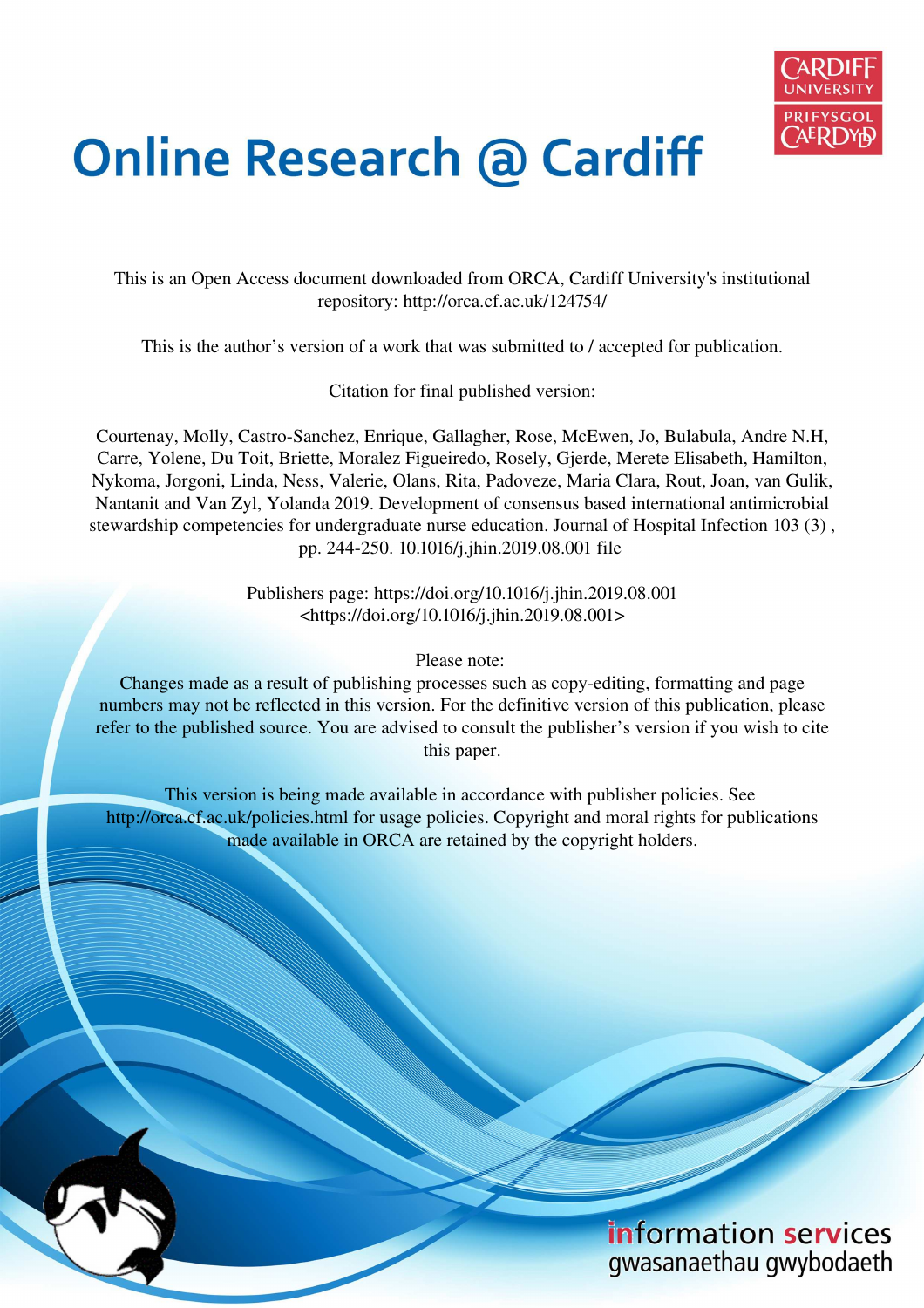# **Development of consensus based international antimicrobial stewardship competencies for undergraduate nurse education**

Molly Courtenay<sup>1\*</sup>, Enrique Castro-Sánchez<sup>2</sup>, Rose Gallagher,<sup>3</sup> Jo McEwen<sup>4</sup>, Andre N.H. Bulabula<sup>5,6</sup>, , Yolene Carre<sup>7</sup>, Briëtte Du Toit<sup>8</sup>, Rosely Moralez Figueiredo<sup>9</sup>, Merete Elisabeth Gjerde <sup>10</sup>, Nykoma Hamilton<sup>11</sup>, Linda Jorgoni<sup>12</sup>, Valerie Ness<sup>13</sup>, Rita Olans<sup>14</sup>, Maria Clara Padoveze<sup>15</sup>, Joan Rout<sup>16</sup>, Nantanit van Gulik<sup>17</sup>, Yolanda Van Zyl<sup>18</sup>

<sup>1</sup>School of Health Sciences, Cardiff University, Cardiff, CF24 OAB, UK, <sup>2</sup>NIHR Health Protection Unit in Healthcare Associated Infection and Antimicrobial Resistance at Imperial College London, London, W12 0NN, UK, <sup>3</sup>Royal College of Nursing, London W1G 0RN, UK, <sup>4</sup>NHS Tayside, Dundee DD1 9SY, UK <sup>5</sup>Tygerberg Hospital UIPC, Tygerberg 7505, Cape Town, South Africa; <sup>6</sup>Department of Global Health -Stellenbosch University, <sup>7</sup>Bordeaux Hospital University Center <sup>8</sup>Mediclinic Southern Africa, Stellenbosch, South Africa, <sup>9</sup>Nursing Department, Federal University of São Carlos, São Carlos - SP, Brazil, <sup>10</sup>Haukeland University Hospital, Bergen, Norway, <sup>11</sup>Nykoma Hamilton, NHS Fife, UK,  $12$ University Sinai Health System, Univeristy Health Network, Canada,  $13$ Glasgow Caledonian University, UK,<sup>14</sup> MGH Institute of Health Professions, School of Nursing, Boston, MA, USA, <sup>15</sup>School of Nursing, University of São Paulo, <sup>16</sup> University of KwaZulu-Natal, South Africa, <sup>17</sup>Ramathibodi School of Nursing, Mahidol University, Thailand,<sup>18</sup> Paarl Provincial Hospital, Paarl, South Africa

Antimicrobial stewardship competencies

\***Corresponding author:** 

Molly Courtenay Email: courtenaym@cardiff.ac.uk Tel: 02920688566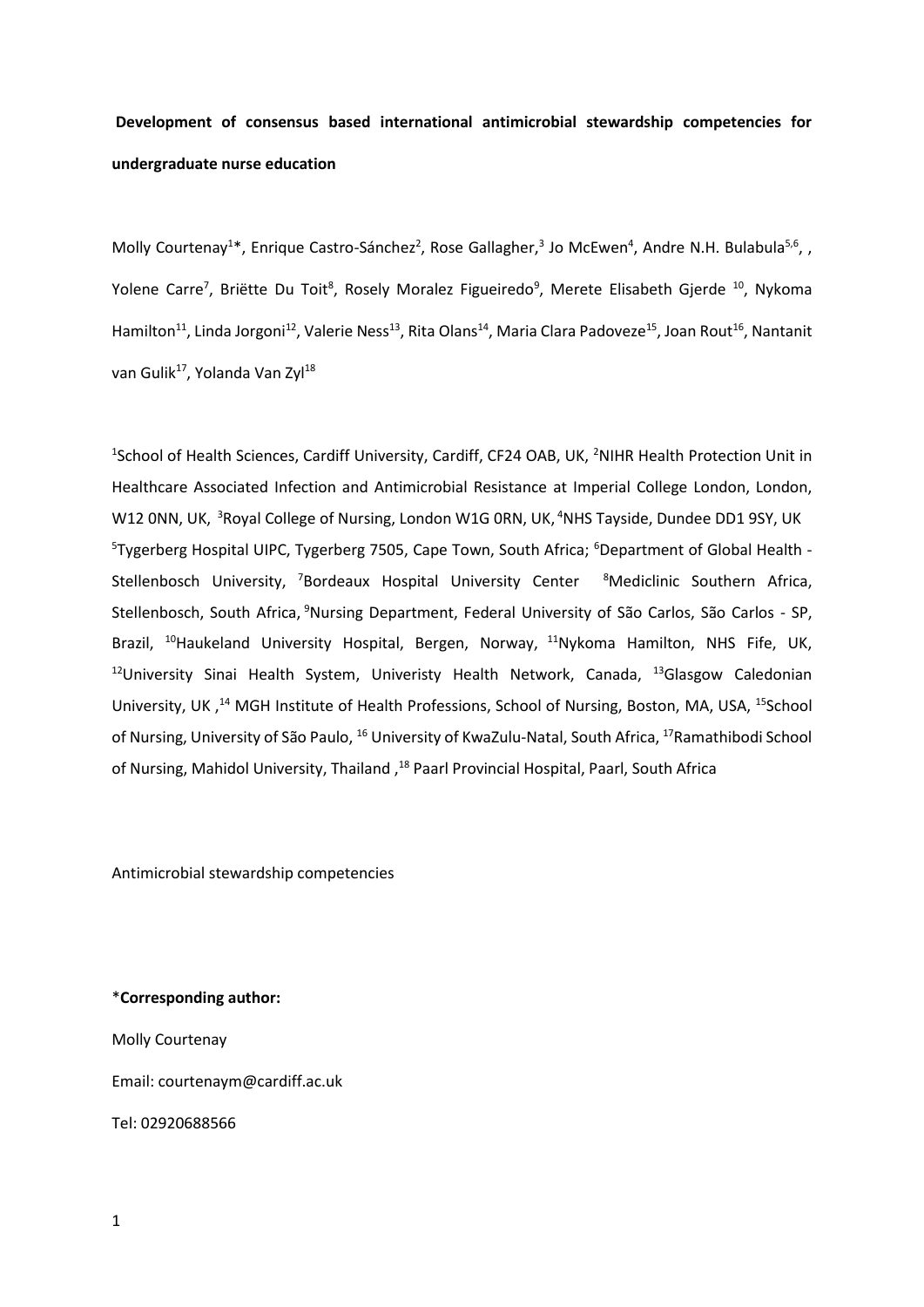#### **STRUCTURED SUMMARY**

**Background:** There is growing recognition by national and international policy makers of the contribution nurses make towards antimicrobial stewardship. Although undergraduate education provides an ideal opportunity to prepare nurses for antimicrobial stewardship roles and activities, only two thirds of undergraduate nursing programmes incorporate any antimicrobial stewardship teaching and only 12% cover all the recommended antimicrobial stewardship principles. Nurses also report that they do not have a good knowledge of antibiotics, and many have not heard of the term antimicrobial stewardship.

**Aim**: **T**o provide international consensus on the antimicrobial stewardship competency descriptors appropriate for undergraduate nurse education.

**Methods:** A modified Delphi approach comprising two on-line surveys delivered to an international panel of fifteen individuals reflecting expertise in prescribing and medicines management in the education and practice of nurses; and antimicrobial stewardship. Data collection took place between February and March 2019.

**Findings**: A total of 15 participants agreed to become members of the expert panel, of whom 13 (86%) completed round one questionnaire, and 13 (100%) completed round two. Consensus was achieved, with consistent high levels of agreement across panel members, on 6 overarching competency domains and 63 descriptors, essential for antimicrobial stewardship practice.

**Conclusion:** The competency descriptors should be used to direct undergraduate nurse education, and the AMS practices of qualified nurses (including those working in new roles such as Nursing Associates) given the high levels of agreement reached on competency descriptors.

# **Keywords**

Antimicrobial stewardship, competencies, undergraduate nurse education, modified Delphi, antibiotic stewardship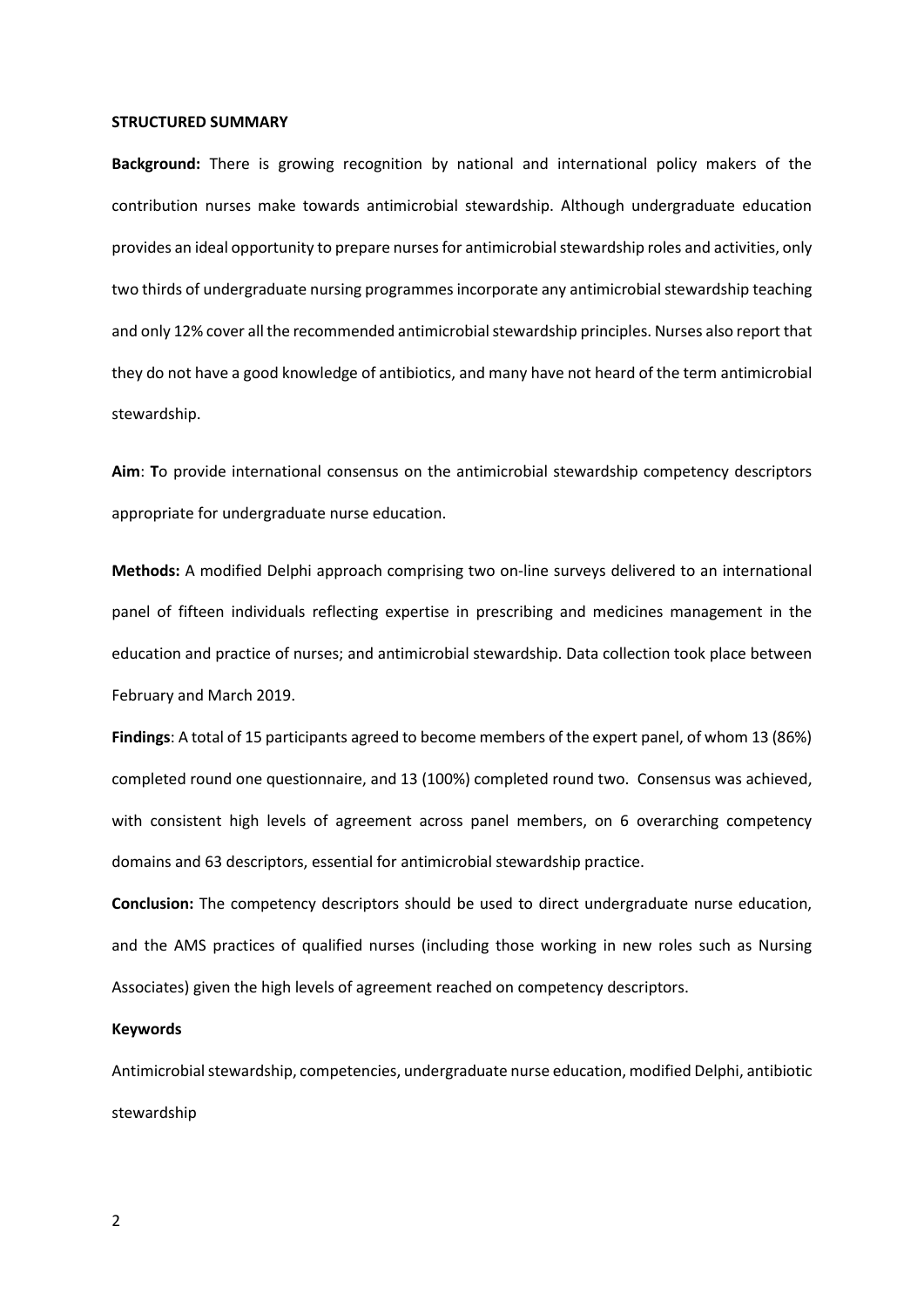#### **INTRODUCTION**

Antimicrobial resistant (AMR) infections cause approximately 700,000 deaths globally each year and this figure is predicted to rise to 10 million, combined with a a cumulative cost of \$100 trillion, by 2050 [1]. Antimicrobial stewardship (AMS), described as 'a collection of co-ordinated interprofessional focused strategies to optimise antibiotic use by ensuring that every patient receives an antibiotic only when it is clinically indicated and then receives the appropriate antibiotic, at the right dose, duration and route of administration' [2], requires collaboration between different healthcare providers [3-5].

Nurses are the largest single group in health care. Although an applied discipline, nursing is implemented differently based upon the social, political, and cultural climate within which it is practiced. International [6-8] and national [9] nursing definitions and descriptions share key features including a common purpose, values, and functions, incorporating as its clientele, individuals of all ages, families and groups [9].Nurses worldwide perform numerous functions critical to the success of AMS programmes. Not only are nurses increasingly prescribers of antimicrobials [10, 11], therefore making them key contributors to appropriate prescribing interventions [12, 13], but they are also directly involved in patient and medicine related stewardship activities (such as timely antibiotic administration, specimen collection, monitoring treatment and adverse events  $[14]$ . Nurses are also essential knowledge brokers [15] at the center of—and facilitators of—interprofessional collaborative practice necessary for optimal AMS practice [16]. Nurses can exert leadership to increase public education and awareness of AMR [9]. For example, general practice nurses are well placed to communicate AMR messages to the general public, school nurses are in an excellent position to communicate AMR messages to young people, and health visitors to communicate these messages to young families [9,3,17]. International [3, 18, 11, 19] and national policy [20, 21 ] include nurses as important to AMS efforts. Furthermore, some evidence suggests that AMS interventions targeted at nurses, can lead to improvements in overall volume and quality of antibiotic use [22-24].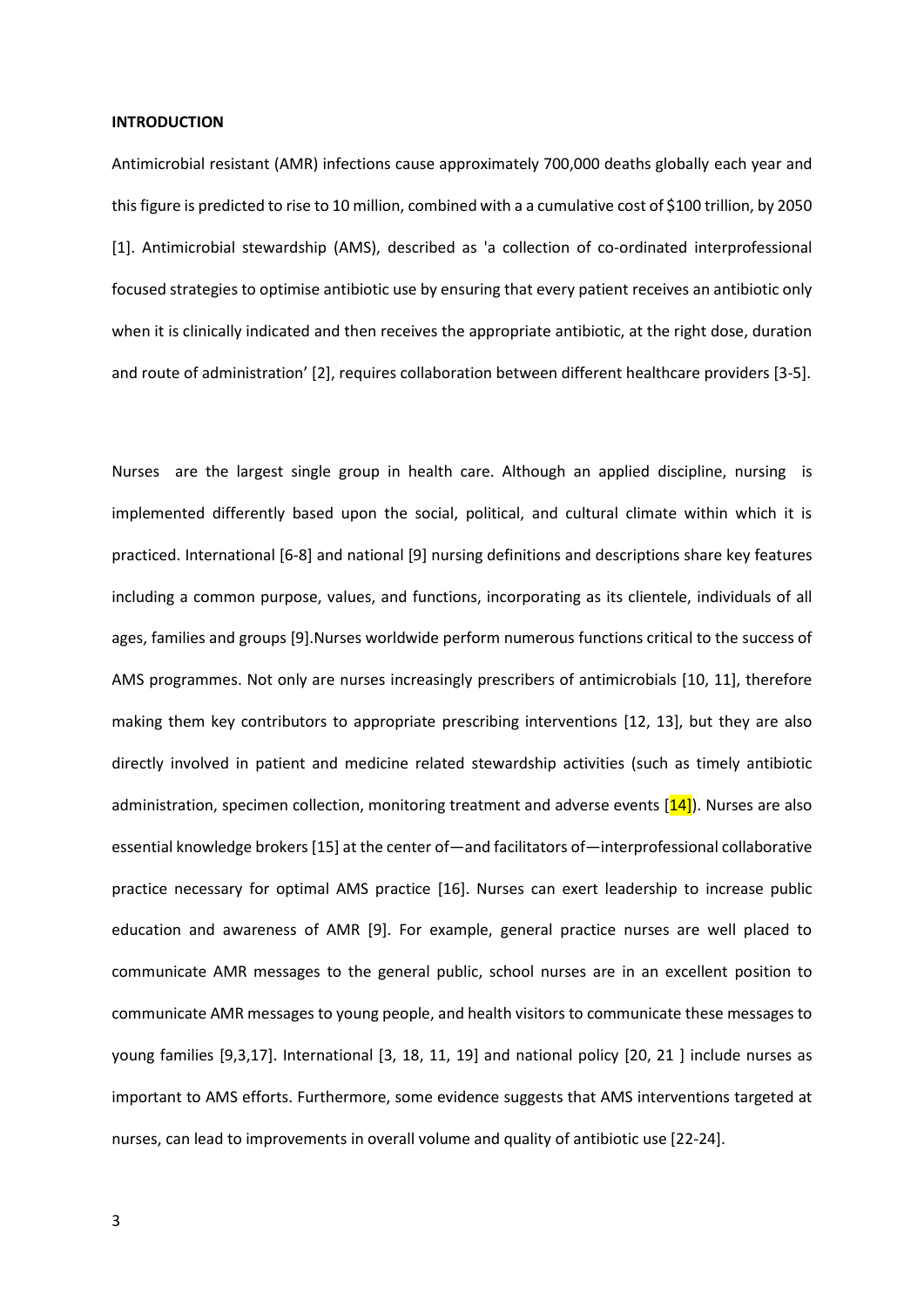Undergraduate healthcare professional education is a cornerstone for the containment of AMR [25], with a need to embrace a comprehensive and structured approach [26, 16] such as that adopted by infectious disease training programmes [27]. However, undergraduate healthcare professional students in the UK receive disparate stewardship education with only two thirds of nursing programmes incorporating any AMS teaching and only 12% covering all of the recommended AMS principles [26]. Furthermore, although both undergraduate student nurses [28] and qualified nurses [29] believe that AMS is relevant to pre-registration nursing education, they report that they do not have a good knowledge of antibiotics, and many have not heard of the term AMS [28-29], with fewer nurses as compared to doctors or pharmacists aware of the term.[30]. These educational gaps surrounding AMR and AMS are likely to be replicated worldwide, meaning that newly qualified nurses are at great risk of compromising patient safety. It is therefore vital that undergraduate education prepares them for the role they will play in AMS programmes.

To enable the nursing profession to define its own scope of AMS practice, it is essential to identify the knowledge, skills, attitudes and behaviours expected of nurses for optimal use of antibiotics. Fifty four national core competency descriptors in AMS have been previously developed for UK healthcare professional undergraduate education [16]. However, these competency descriptors represent a minimum standard. They will be emphasized to a greater or lesser extent depending on professional role, with each different profession requiring specific knowledge in order to achieve AMS competencies in a cohesive manner yet consistent with their role scope. This current research study was undertaken to provide international consensus on the AMS competency descriptors appropriate for undergraduate nurse education

# **METHODS**

# **Ethical consideration**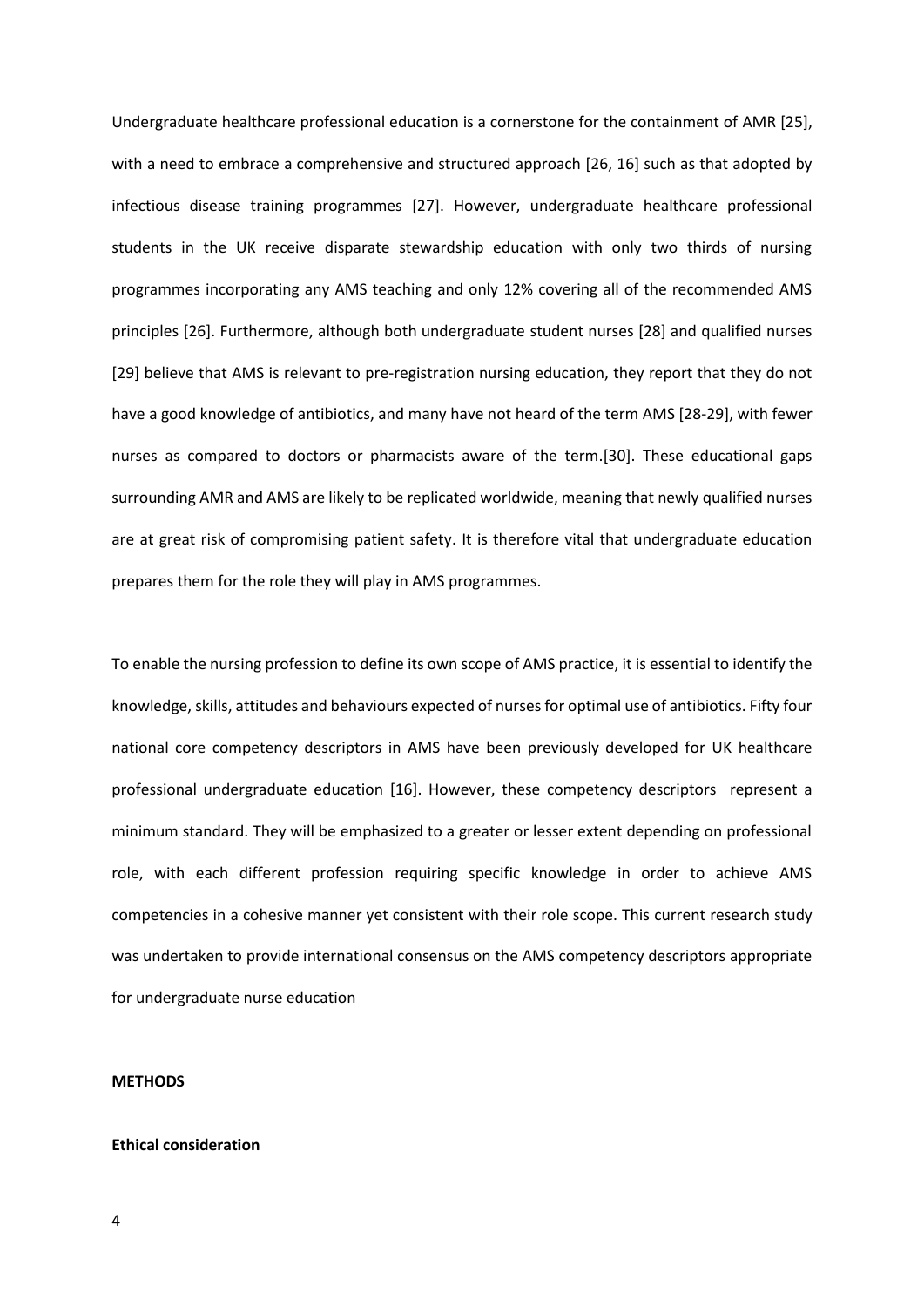The School of Healthcare Sciences Research Governance and Ethics Committee, Cardiff University, provided ethical approval for the study (Reference number 607RE).

# **Design**

In the absence of research evidence, and where there is a desire to gather opinion, structured or formal methods are commonly used to reach consensus. The Delphi technique is a commonly used formal consensus method [31] which elicits the views of an Expert panel on a topic using a series of data collection rounds. A benefit of the Delphi technique is the potential to derive consensus across a large numbers of participants who are geographically dispersed. [31] Furthermore, unlike a traditional group meetings, the Delphi technique avoids meetings becoming dominated by one individual or influenced by coalitions between group members [31]. In a classic Delphi survey, the round one questionnaire, collects qualitative data through open ended questions. This data is then used to develop subsequent questionnaires [32-33]. As pre-exisiting national AMS competencies exist, [16] the current study adopted a modified Delphi survey, [31] whereby these pre-exisiting competencies replaced the round one survey. A modified Delphi is an appropriate option if pre-existing information is available [31].

#### **Recruitment**

As opposed to random sample representative of the target population, 'experts' are employed by the Delphi techinique as Delphi panel members. However, there is a lack of agreement as to what constitutes an 'expert' and it is recommended that explicit criteria are used to recruit participants. [34]. The authors of the pre-existing AMS competencies [16] highlight that the competencies will be emphasized to a greater or lesser extent depending upon professional role and advocate testing and refining across the different healthcare professions. The aim of our study was to provide international consensus on the AMS competency descriptors appropriate for undergraduate nurse education.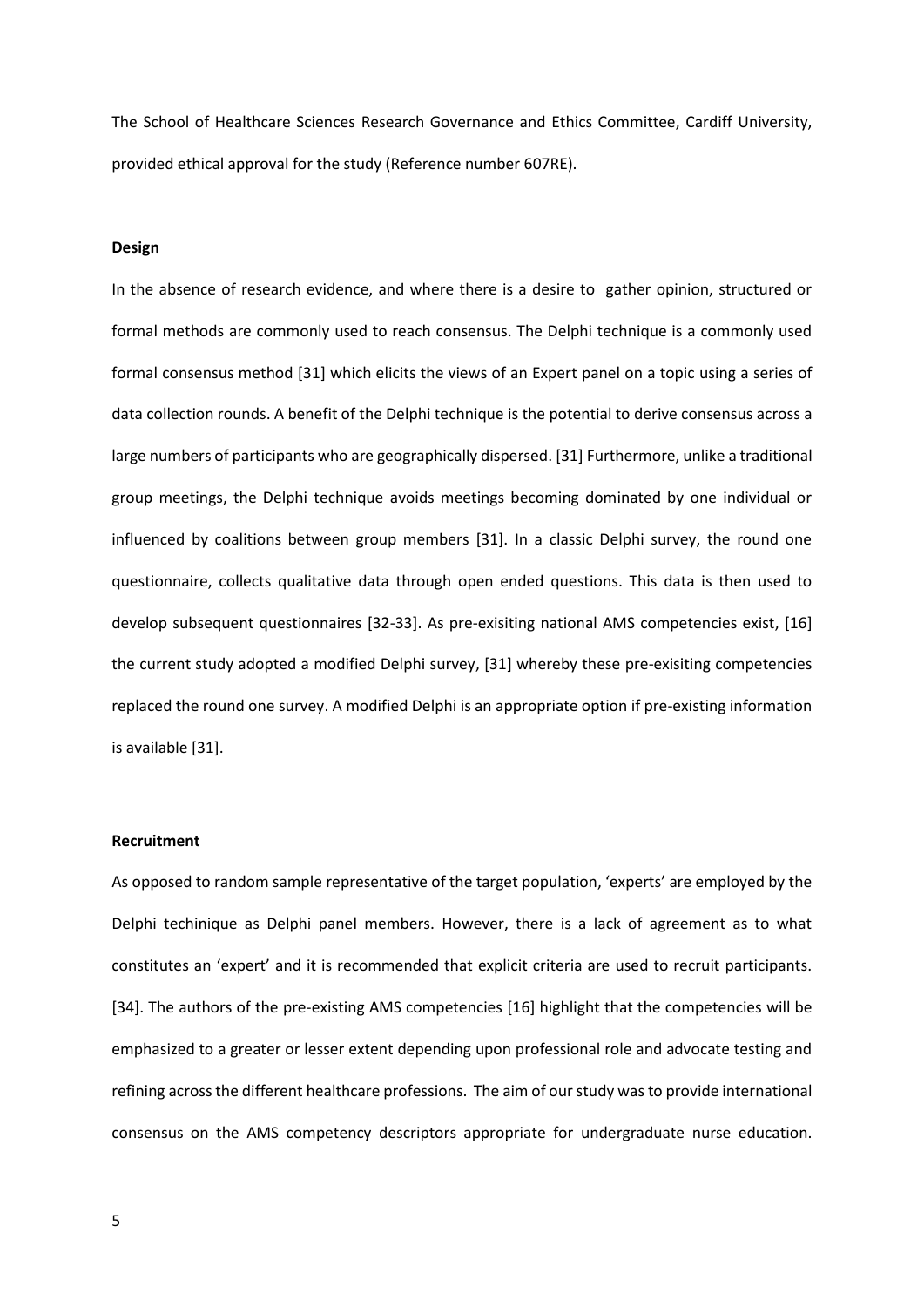Therefore, 'Experts' in this study were nurses reflecting expertise in infection, including prescribing and medicines management in the education and practice of nurses; and antimicrobial stewardship.

# **Identification of expert panel members**

Purposive and snowball sampling methods (i.e. a nonprobability sampling technique whereby existing study participants identify potential future subjects) were used to recruit expert panel members across eight countries (including Brazil, UK, South Africa, US, Canada, Norway, Thailand, France). Using purposive methods, individuals in the 'international community of practice for nurses in AMS' (a group of nurses from several countries formed organically following the celebration of the first International Summit on Nurses in Antimicrobial Stewardship in London in 2016) who fulfilled the 'Expert' criteria were identified and contacted by the researchers. Individuals who fulfilled 'Expert' criteria were also identified through the Royal College of Nursing (RCN). Particpants identified in this manner, then referred researchers to other potential participants (i.e. snowball sampling). All individuals contacted who fulfilled the 'Expert' criteria, were those experienced in AMS with advanced and specialist knowledge and working in clinical, managerial, education and research roles.

# **Sample size**

In-line with sample size recommendations for a homogenous sample [35], we aimed to recruit between 15-20 participants. All those who expressed an interest to participate and fulfilled our 'expert' definition, were included.

# **Recruitment procedure**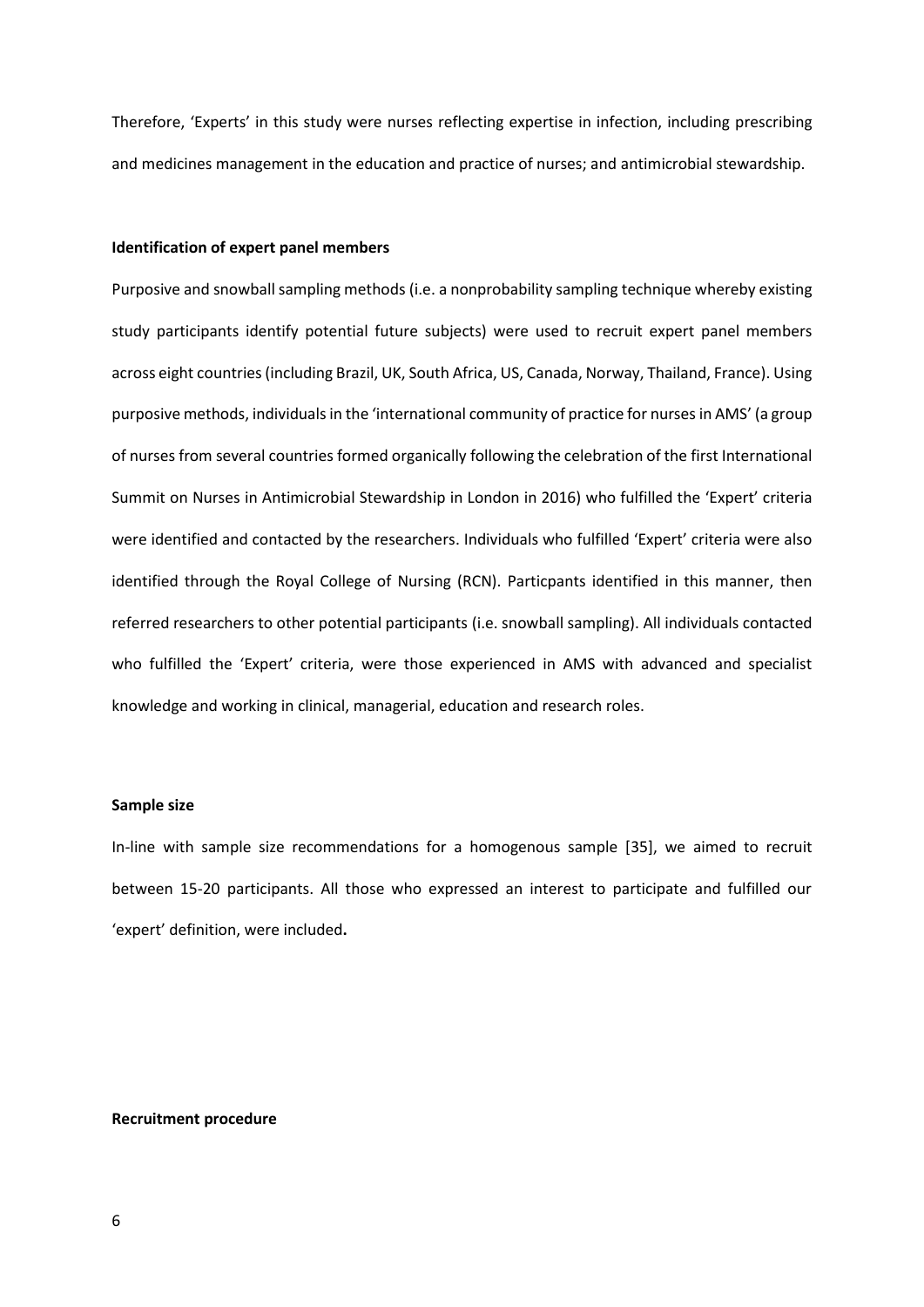Fifteen individuals fulfilled the expert criteria and expressed enthusiasm to take part. Each participant received an email containing the Information Sheet, and were given the opportunity to speak to a researcher to address any queries they may have had. All fifteen agreed to participate. Implied consent to participate was provided through the completion of consensus survey questionnaires.

#### **Data collection**

On-line Surveys—a tool for creating web surveys—was used to develop each of the two survey rounds. An email (containing a link to on-line survey one and subsequently survey two) was sent to each participant inviting them to take part. Each survey round was open for 3 weeks and follow-up reminder emails were sent at weekly intervals. Data collection took place between February and March 2019.

# *First round questionnaire*

The existing national AMS competencies appropriate for undergraduate healthcare professional education [16], formed the content of the round one Delphi survey. Using a 6 point Likert scale (1=not at all important to 6 =extremely important) participants were asked to rate each descriptor with regards to importance. An open-ended question at the end of each domain, invited interpretation and feedback, and the identification of any additional descriptors thought to be missing.

#### *Second round questionnaire*

Prior to round two, a report of the quantitative results of round one survey was circulated to panel members inviting interpretation and feedback. Descriptors for which there was a lack of agreement, those amended in the light of qualitative feedback, and additional descriptors identified by panel members, were included in survey round two. This survey, administered in the same way as round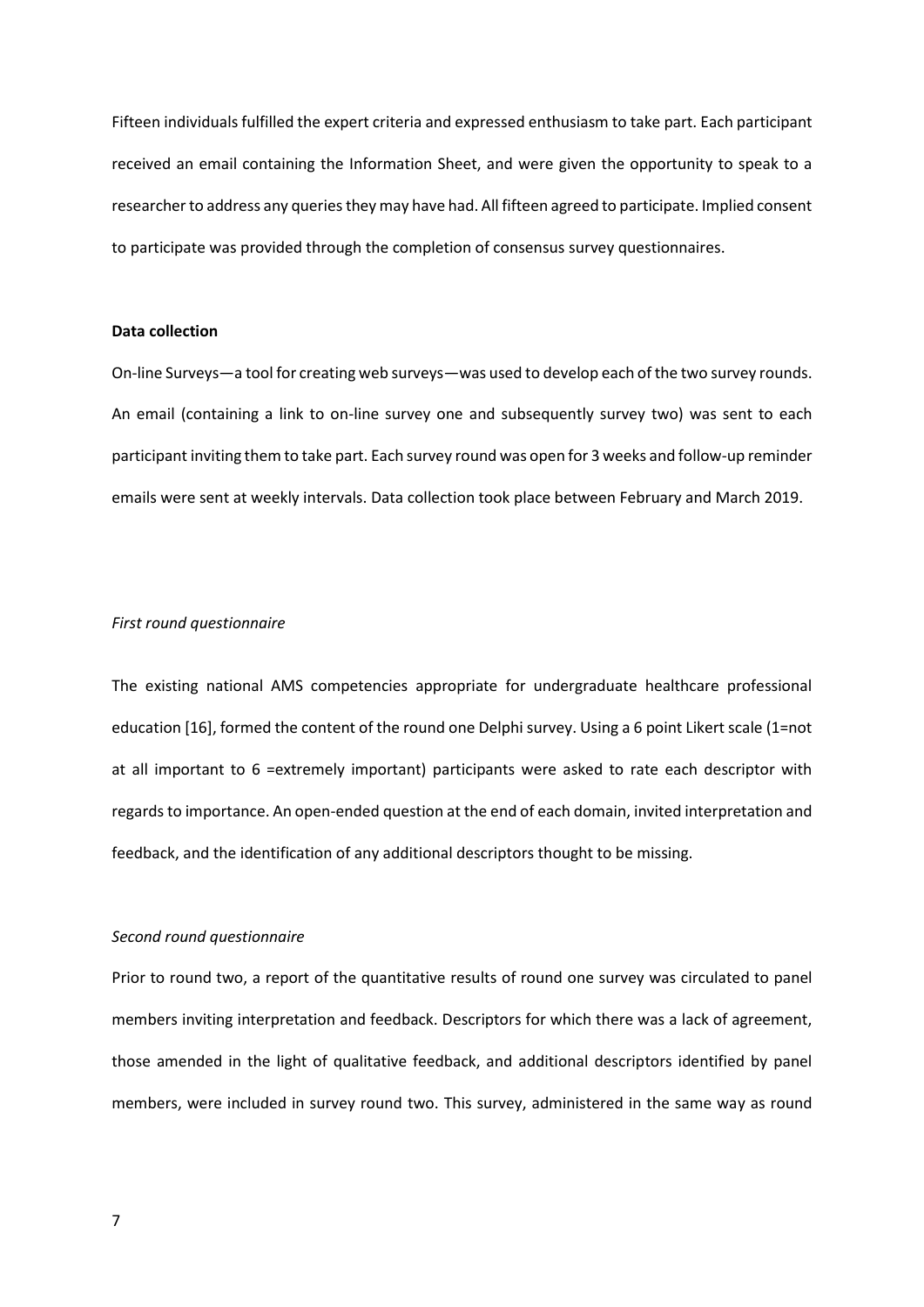one, was only administered to those who had completed round one. See Figure 1 for a summary of the Delphi process.

# **Data analysis**

The most frequently used method to achieve consensus in Delphi studies is median scores and interquartile ranges (IQRs)  $\overline{36}$ . This method was also used to develop the published consensus based national antimicrobial stewardship competencies [16] and is considered robust [37]. Median scores and IQRs were calculated for descriptor responses, to characterise the answer category above and below which 50% of the answers fell. IQRs were used to represent the spread of the data and to assess the level of consensus per question. Consistent with previous studies [38, 39, 16], responses where the median was equal to or higher than 5 (i.e. a high level of agreement that participants viewed it as important) with a small IQR (less than or equal to 1.5), were considered important descriptors that had reached consensus across expert panel members. Qualitative responses were explored using content analysis [40].

#### **RESULTS**

Of the 15 participants who agreed to take part, 13 (86%) completed round one questionnaire, and 13 (100%) completed round two (see Table 1 for Expert Panel details).

#### **Round one survey results**

Of the thirteen expert panel members who responded to the round one survey, there were high levels of agreement for all 54 competency descriptors with medians in the strong range of agreement (5-6 on the 6 point Likert scale) (see Table 2). The strength of agreement was high for 53 descriptors (IQR less than or equal to 1.5) but lower for 1 descriptors i.e. *'Demonstrating knowledge and awareness of international/national strategies on infection prevention and control and antimicrobial resistance such*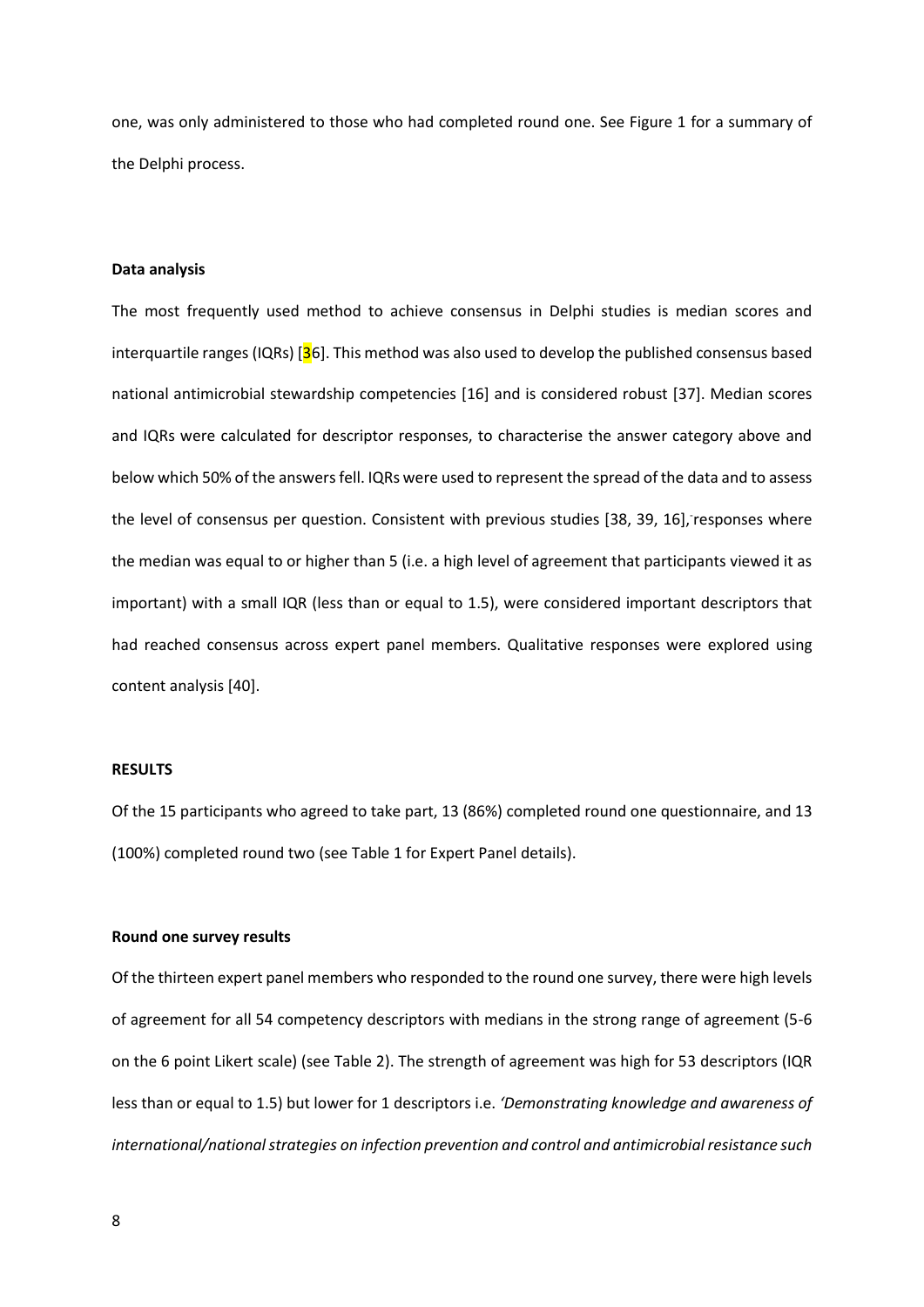*as Global Action Plan for AMR and Save Lives -Clean Your Hands<http://www.who.int/gpsc/5may/en/> and the UK Governments 5 -year Antimicrobial Resistance Strategy'*. Qualitative content analysis of open-ended responses identified 10 new descriptors (see Table 3). Four descriptors (including the descriptor above for which the strength of agreement was low) were amended in the light of qualitative feedback (see Table 3). These amended descriptors and the 10 new descriptors (14 in total) were taken forward to the round two survey.

# **Round two survey results**

Thirteen participants (100%) responded to the second round. There were high levels of agreement for all 14 descriptors, with medians in the strong range of agreement (5-6 on the 6 point Likert scale) (see Table 4). The strength of agreement was high for 13 Descriptors (IQR less than or equal to 1.5) but lower for 1 descriptors i.e. 'Describe the most common mechanisms that microorganisms use to *impair antimicrobial action'* (see Table 4). International consensus was reached on 6 overarching competency statements (sub divided into 6 domains), and 63 individual descriptors essential for AMS in nursing professional practice. (see Figure 2).

#### **DISCUSSION**

International AMS competencies were developed for undergraduate nurse education by use of a Delphi technique, a formal consensus process. The existing national AMS competencies for undergraduate healthcare professional education [16], formed the content of the round one survey, and so the traditional round one of a Delphi survey was unnecessary. Consensus was achieved, with consistent high levels of agreement across panel members, on 6 overarching competency domains representing the knowledge, skills, attitudes, and values that shape the judgements essential for AMS, and 63 descriptors, reflecting learners experience and type of practice setting. The integrative approach [41-42] used by the framework enables descriptors to be integrated throughout nurse

9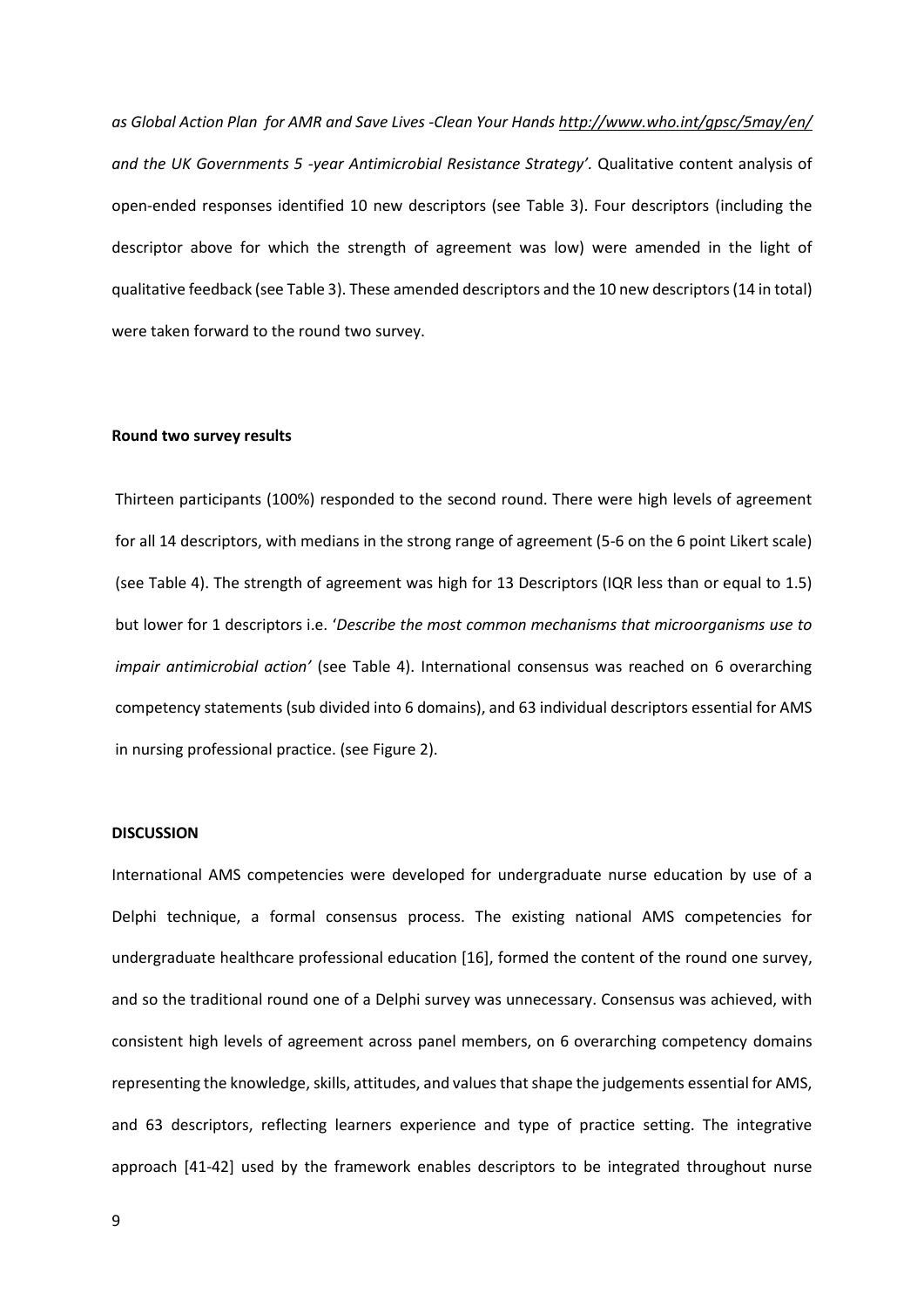undergraduate education programmes facilitating the incremental building of AMS knowledge and skills.

Consensus was achieved on all but one of the 54 competency descriptors identified previously as a minimum standard for undergraduate healthcare professional education [16]. However, a further 9 descriptors were identified as specific to nursing in order to achieve AMS competencies consistent with the roles of nurses. Such addition to the descriptors may simply reflect the variety of roles and responsibilies as well as expectations included within the remits of nurses worldwide. Some of these new competency descriptors focused upon patient care activities (e.g. specimen collection, treatment monitoring, interpreting laboratory results) and their utilisation (e.g. recognising the importance of adequate specimen collection during antimicrobial use, recognising the response to antimicrobial treatment, interpreting culture and sensitivity results that demand prompt attention) to achieve optimal AMS practice. Other descriptors centred upon the central role of nurses as communicators and patient educators about AMR e.g. enabling selfcare for patients and promoting family engagement in infection prevention and control activities, or recognising those patients and families in need of support to complete a course of antibiotics. These findings align with the nursing literature that describes the role of nursing stewardship education as recognizing and utilizing established nursing functions to synergize with optimal AMS goals and outcomes [43-44].

Nurses worldwide are involved in an array of patient care activities critical to the success of AMS programmes. Our competencies will provide evidence of AMS in nurse education programmes and learners' practice. They also provide a baseline for those involved in continuing education, with regards to the minimum standard required of nurses. In addition to guidance for nurses, they will also provide guidance for those working in new roles such as Nursing Associates in the UK [45]. Increasing numbers of nurses prescribe medicines (including antimicrobials) with prescribing competencies now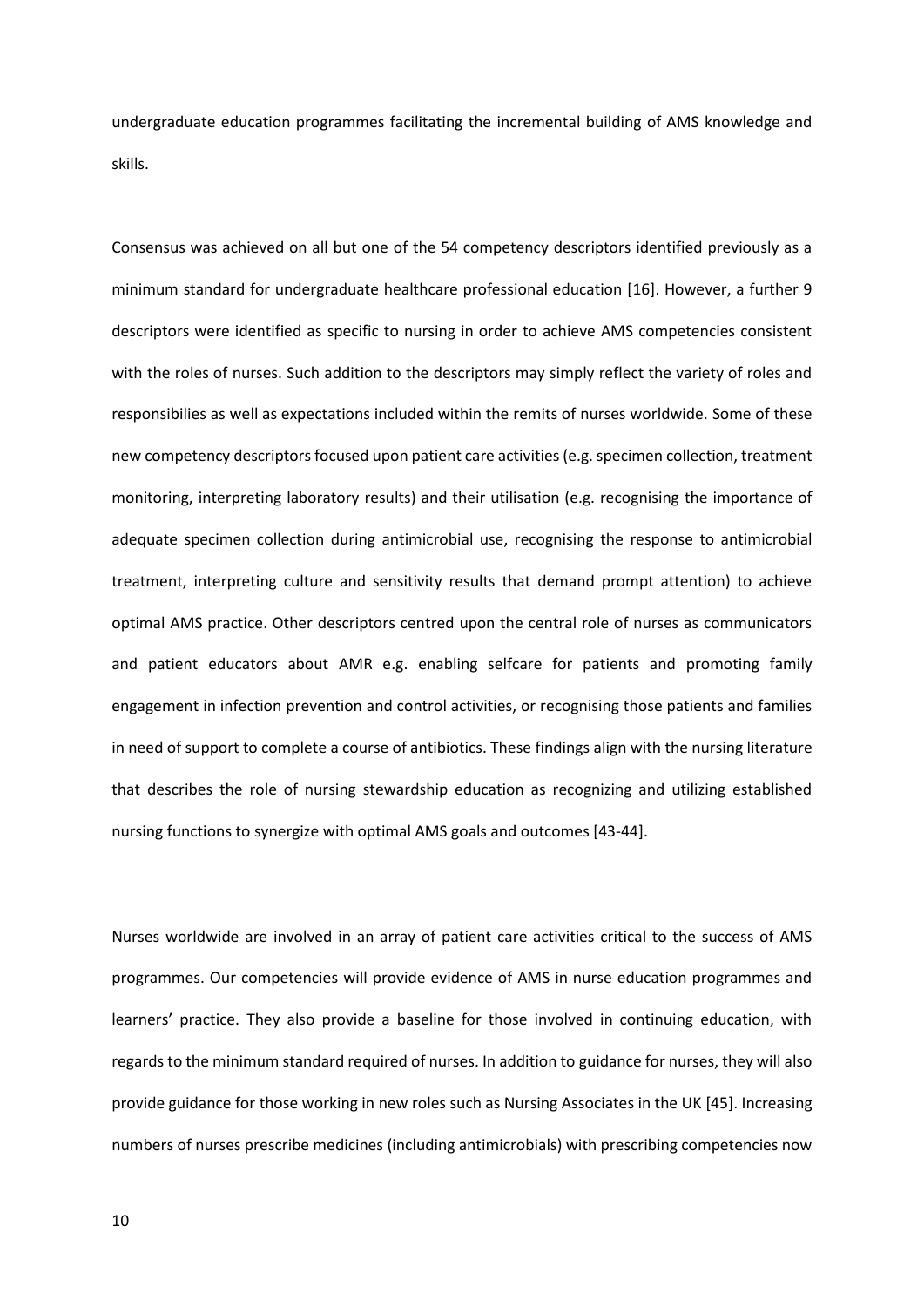embedded into nursing programmes. Within the UK, a novel approach to nursing practice and education has been initiated, with newly qualified nursing practitioners of the future graduating as being able to demonstrate "the ability to progress to a prescribing qualification following registration", thus changing the landscape of how and by whom healthcare is delivered [46]. Our framework will strengthen AMS in undergraduate programmes, in preparation for this role. The competencies may serve as a template to support international cadres of healthcare providers other than nurses, yet closely aligned to nursing responsibilities, such as community health workers or community birth attendants who may also have a role in AMS [47]. Furthermore, through the use of a locally delivered modified Delphi survey, these competency descriptors can be refined, expanded and focused to reflect the local situation in countries other than those represented in this study. For example, in some countries, legislation does not permit nurses to prescribe medicines. A locally delivered survey will enable refining of competency descriptors consistent with role scope.

 We encourage those involved in undergraduate nurse education to map these competencies against existing curricula, adopting (and if necessary adapting) them and then evaluating their efficacy and relevance to nursing practice. Although the competencies may result in clinical improvements by addressing well reported educational and attitudinal gaps about AMS among nurses, their effectiveness remains to be established. The competencies can be incorporated within the numerous learning opportunities integrated throughout undergraduate nurse education programmes, helping to refine existing resources, address shortfalls, and enabling AMS components to be clearly described and assessed. Additionally, the competency framework can be used by regulators and professional bodies to inform proficiency standards and guidance.

Our findings should be integrated within national and international AMR action plans. This will ensure that the contribution of nursings is recognised, and can be demonstrated and monitored. Many AMR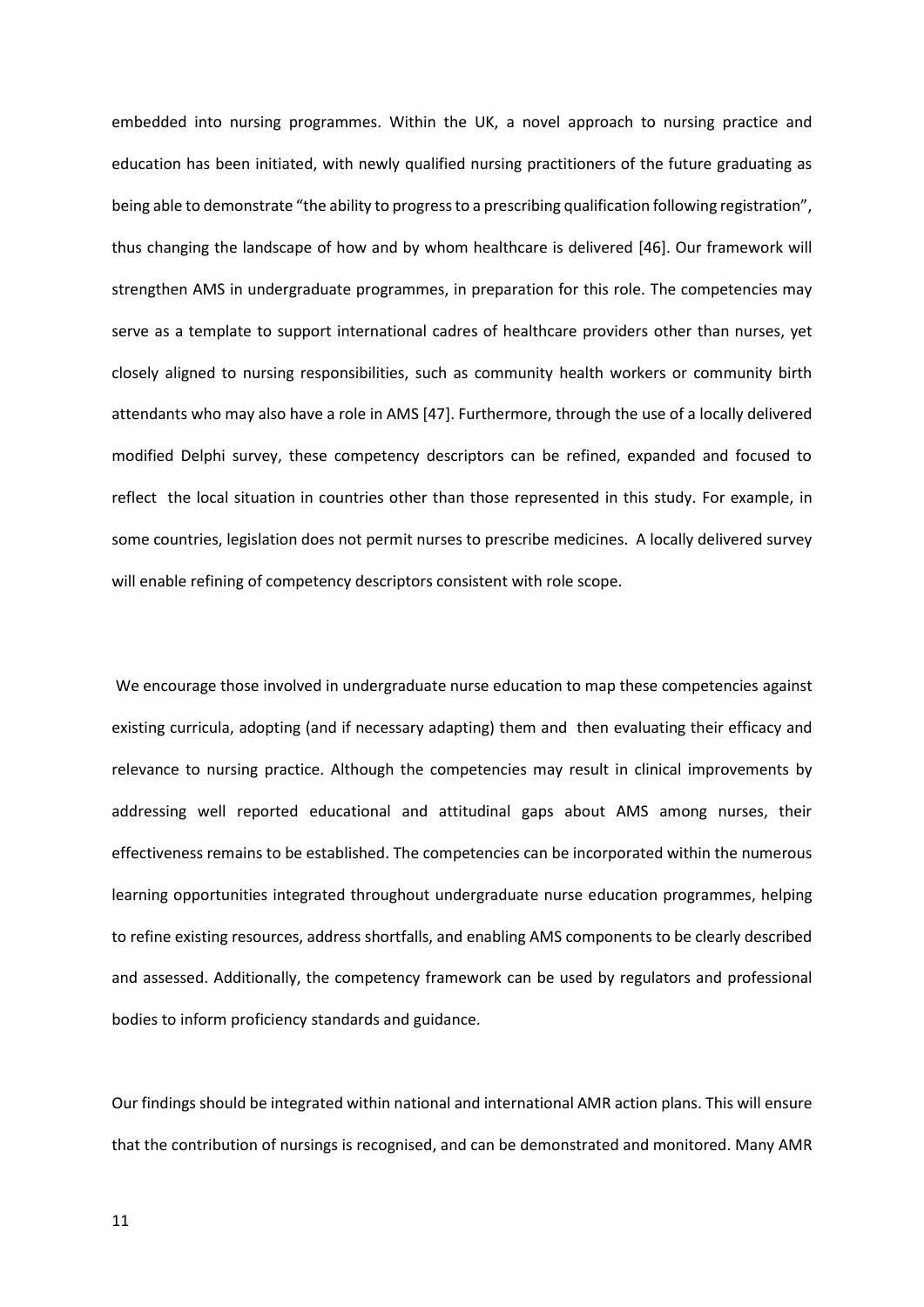action plans are explicit at strategic level but may not always include implementation details.Refining and detailing the contribution of nurses provides a unique opportunity to demonstrate what other professionals can do in the implementation of AMS strategies and the difference they make. These competencies, and their inclusion within undergraduate nurse education programmes, should be promoted globally by Schools of Nursing and National Councils of Nursing. Nursing as a profession continues to evolve and build upon evidence-based research. As our understanding of how nurses can contribute to stewardship and support other healthcare professionals develops, these competencies will form a framework to provide continuous improvement in stewardship efforts.

#### **STUDY LIMITATIONS**

The main strengths of this work are that it is based on responses from an international panel of defined experts, had a good response rate, and offers a framework of AMS competencies appropriate for undergraduate nurse education. This is the first nursing framework addressing AMR and AMS. However, there are some limitations. Firstly, purposive and snowball sampling methods were used to recruit expert panel members. Although such experts were chosen to achieve a broad range of expertise, with experience of collaborative working, researching and designing nursing services, and involvement in national and international policy, only a small number of participants were included from each country and so may not reflect the full spectrum of nurses involved in AMS. Therefore, our findings may not present an accurate picture of this population or be completely relevant to all nurses engaged in AMS interventions. Despite this we argue that multiple elements of these competencies reflect optimal nursing behaviours that are shared across different countries, clinical areas and domains and are already embedded in nursing practice and applied to the local situation.

Secondly, in an attempt to reduce attrition rate, the round 2 questionnaire was shortened by only including the descriptors from round 1 for which there was a lack of agreement. This meant that stability of responses was not assessed across the two survey rounds. However, interpretation and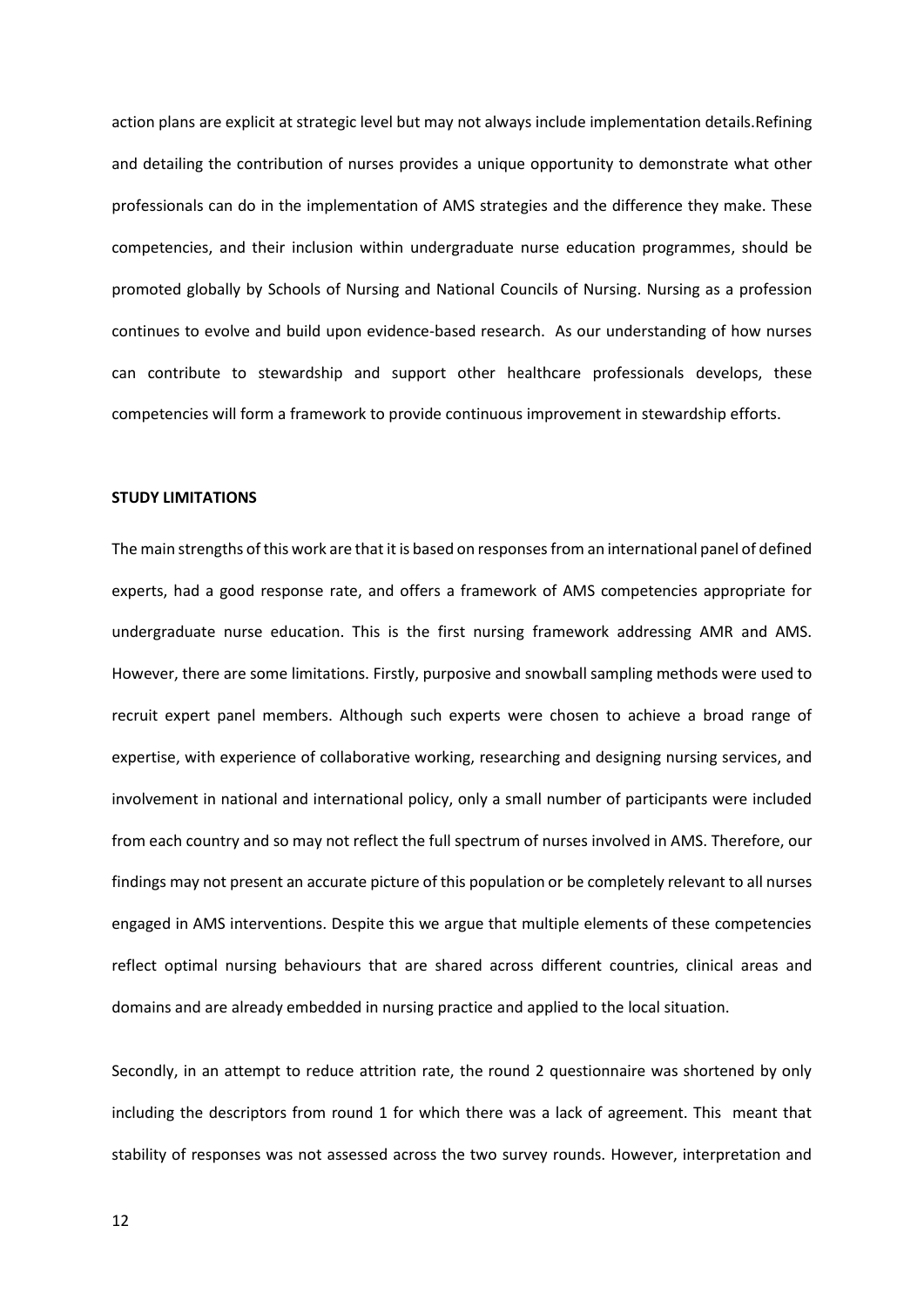feedback was invited from participants on a report of the collated results which was shared with participants prior to survey round 2.

Finally, we acknowledge that these competency descriptors focus largely on clinical and bed-side aspects, and may be further expanded and refined to explore other elements centred on leadership [48] or executive and even political [49] skills that may be increasingly seen as essential to enable clinical competence. As AMR is recognised as a global and planetary matter driven by broad social determinants [50], such leadership skills may also be progressively adopted.

# **CONCLUSION**

The competency descriptors should be used to direct undergraduate nurse education, and the AMS practices of qualified nurses (including those working in new roles such as Nursing Associates) given the high levels of agreement reached on competency descriptors. This will help to optimise AMS goals and outcomes. We encourage those involved in nurse education to map this framework to existing curricula and adopt and test competency descriptors.

#### **DECLARATION OF INTEREST**

Declarations of interest: none

# **FUNDING SOURCE**

This research did not receive any specific grant from funding agencies in the public, commercial, or not-for-profit sectors.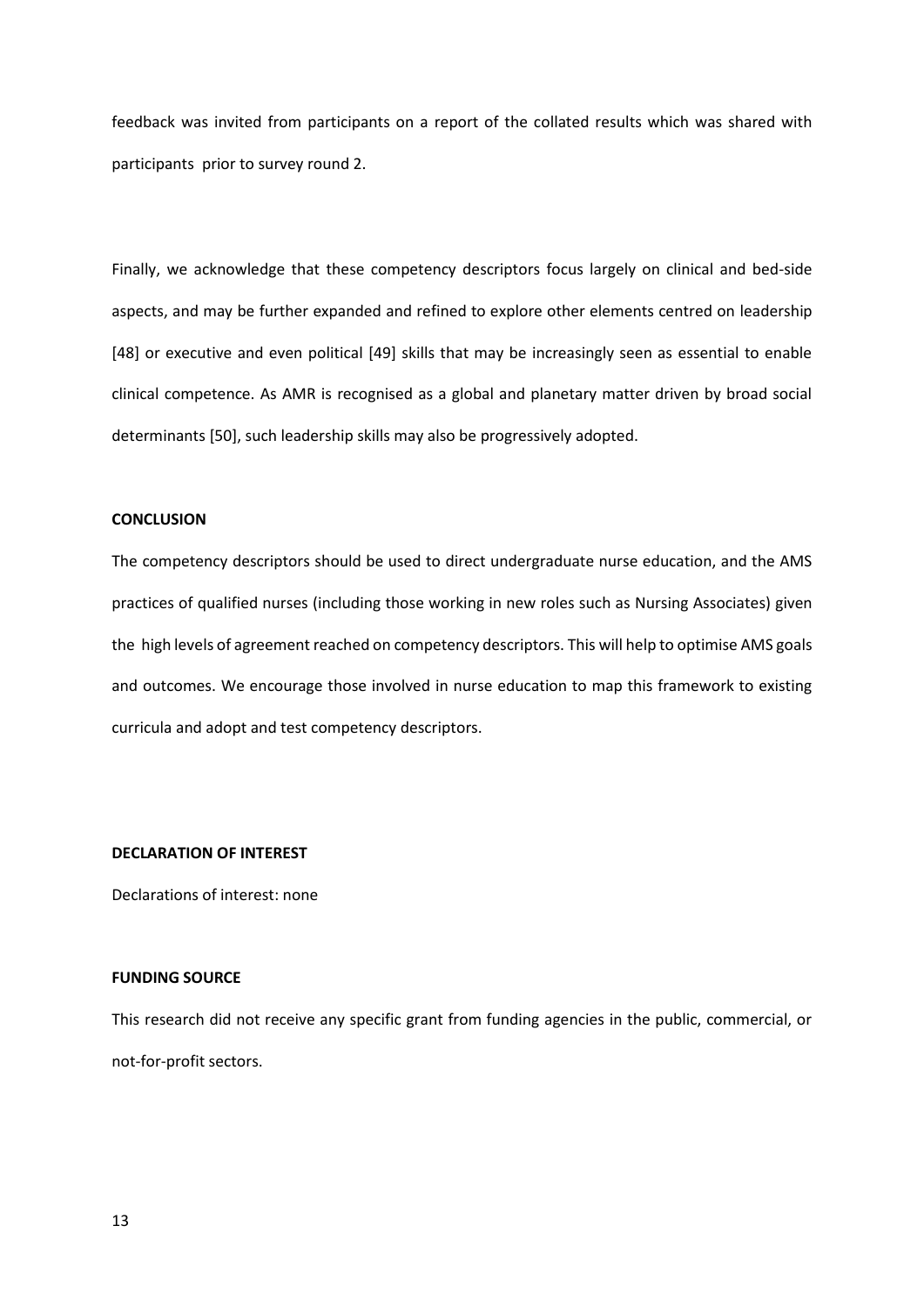ECS is affiliated to the National Institute for Health Research (NIHR) Health Protection Research Unit (NIHR HPRU) [HPRU-2012–10047] in Healthcare Associated Infection and Antimicrobial Resistance at Imperial College London in partnership with Public Health England (PHE) and is a NIHR Senior Nurse and Midwife Research Leader. ECS has received a Wellcome ISSF Faculty postdoctoral fellowship, an Early Career Research Fellowship from the Antimicrobial Research Collaborative at Imperial College London, and acknowledges the support of the Florence Nightingale Foundation and the NIHR Imperial Patient Safety Translational Research Centre. The views expressed in this article are those of the authors and not necessarily those of the NIHR, or the Department of Health and Social Care.

## **CONTRIBUTORSHIP STATEMENT**

MC made substantial contributions to the concept and design of the work, and the acquisition, analysis and interpretation of the data. ECS made substantial contributions to the design of the work, and the acquisition and interpretation of the data. RG, and JM, contributed to the acquisition and interpretation of the data. AB, YC, BT,RF, EG, NH, LJ, VN, RO, MP, JR, NG, YZ (all Expert Panel members) contributed to the interpretation of the data. All authors contributed to drafting and/or revising this manuscript, approved the final version of the paper, and agreed to be accountable for all aspects of the work.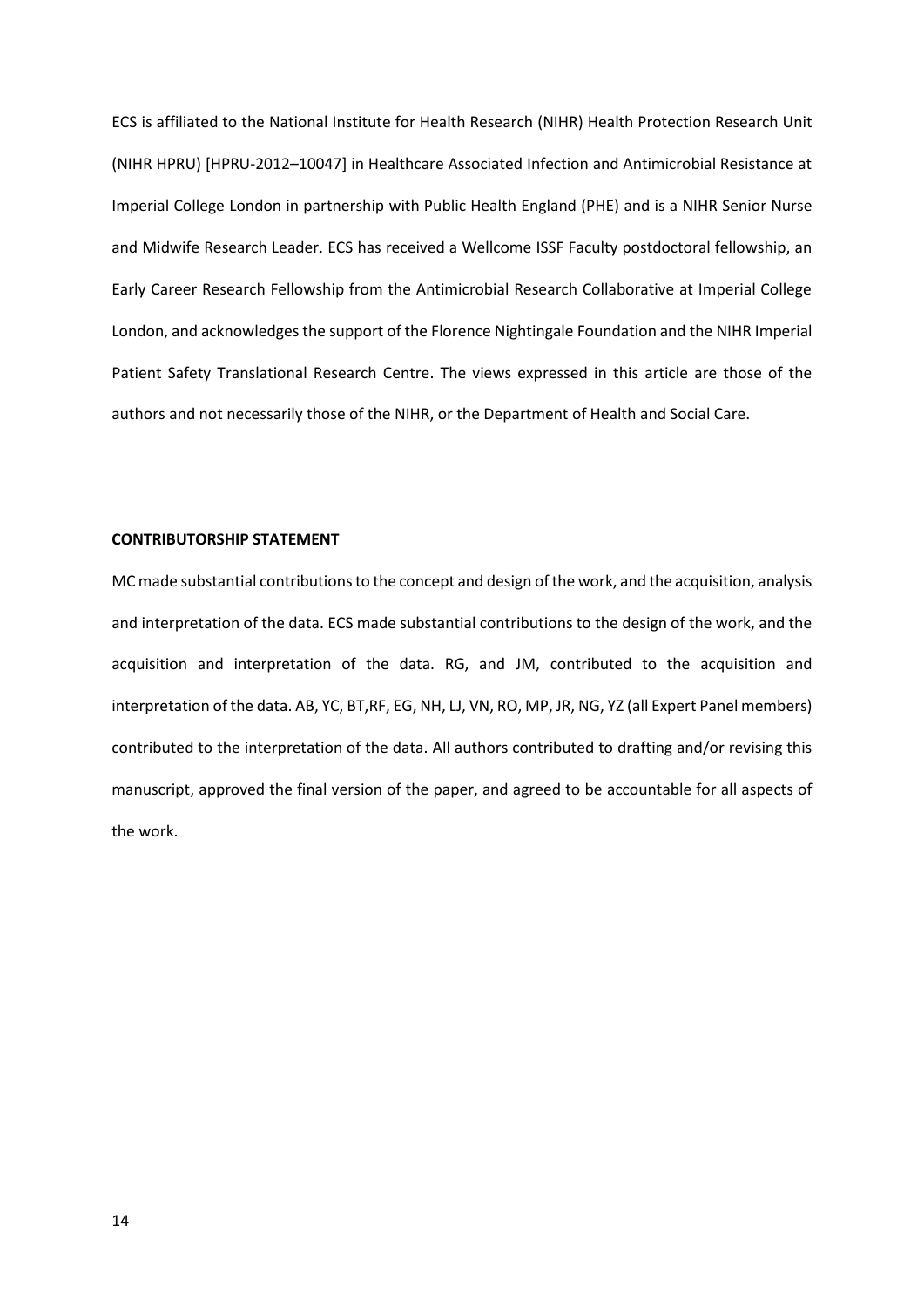# **REFERENCES**

- 1. Her Majesty's (HM) Government (2019). Tackling antimicrobial resistance 2019-2024 The UK's five-year national action plan. Accessed 11 February 2019
- 2. Manning ML, Pfeiffer J, Larson EL. Combating antibiotic resistance: The role of nursing in antibiotic stewardship. Am J Infect Control 2015; 44(12):1454-1457
- 3. European Commission. EU Guidelines for the prudent use of antimicrobials in human health (2017/C 212/01). https://ec.europa.eu/health/amr/sites/amr/ files/amr\_guidelines\_prudent\_use\_en.pdf.
- 4. Fishman N. Antimicrobial stewardship. American Journal of Infection Control 2006*;* 34(5 suppl 1), S55-S63.
- 5. Charani E, Holmes A. Antimicrobial stewardship programmes: the need for wider engagement. BMJ Quality and Safety 2013; 2013;22:885–887. doi:10.1136/bmjqs-2013- 002444
- 6. World Health Organization (WHO). Strategic Directions for Strengthening Nursing and Midwifery Services 2011-2015. Retrieved from http://apps.who.int/iris/bitstream/10665/70526/1/ WHO\_HRH\_HPN\_10.1\_eng.pdf on 21 March 2016.
- 7. WHO. Strategic Directions for Strengthening Nursing and Midwifery Services 2016-2020: The way Forward. Zero Draft for Consultation. Retrieved from http://www.who.int/hrh/news/2015/13\_11\_2015\_SDNM\_consultation\_draft\_zero.pdf?u a=1 on 21 March 2016.
- 8. International Council of Nurses (ICNs). Definition of nursing. Geneva, Switzerland: ICNs; 2009. [Accessed 31 March 09]. Available from[:http://www.icn.ch/definition.htm.](http://www.icn.ch/definition.htm)
- 9. Royal College of Nursing (RCN).Defining Nursing 2014. RCN: London
- 10. Courtenay, M, Gillespie D, and Lim R. [Patterns of dispensed non-medical prescriber](http://orca.cf.ac.uk/103163)  [prescriptions for antibiotics in primary care across England: a retrospective](http://orca.cf.ac.uk/103163)  [analysis.](http://orca.cf.ac.uk/103163) Journal of Antimicrobial Chemotherapy 2017;72(10), pp. 2915-2920. [\(10.1093/jac/dkx230\)](http://dx.doi.org/10.1093/jac/dkx230)
- 11. American Association of Nurses (AANs). 2017; White Paper: Redefining the antibiotic stewardship team: Recommendations from the AANs/Centers for Disease Control (CDC) and Prevention workgroup on the role of registered nurses in hospital antibiotic stewardship practices. [https://www.cdc.gov/antibiotic-use/healthcare/pdfs/ANA-CDC](https://www.cdc.gov/antibiotic-use/healthcare/pdfs/ANA-CDC-whitepaper.pdf)[whitepaper.pdf](https://www.cdc.gov/antibiotic-use/healthcare/pdfs/ANA-CDC-whitepaper.pdf)
- 12. Courtenay, M.et al. 2019. Examining the influences on antibiotic prescribing by nurse and pharmacist prescribers: A qualitative study using the Theoretical Domains Framework and COM-B. BMJ Open 2019; 9;9(6):e029177. doi: 10.1136/bmjopen-2019-029177.
- 13. Courtenay M, Lim R, Deslandes R, Ferriday R, Gillespie D, Hodson K, et al A theory-based electronic learning intervention to support appropriate antibiotic prescribing by nurses and pharmacists: intervention development and feasibility study protocol. BMJ Open 2019 (in press)
- 14. WHO. WHO Competency Framework for health workers' education and training on antimicrobial resistance. Geneva: World Health Organization. [cited 08/04/2019] Available in:<http://apps.who.int/medicinedocs/documents/s23443en/s23443en.pdf>
- 15. Broom A, Broom J, Kirby E, Scrambler G. Nurses as Antibiotic Brokers. [Qual Health Res](https://www.ncbi.nlm.nih.gov/pubmed/27909252) 2017; 27(13):1924-1935<https://doi.org/10.1177/1049732316679953>
- 16. Courtenay M, Lim R, Castro-Sanchez E, Deslandes R, Hodson K, Morris G, et al[. Development of consensus-based national antimicrobial stewardship competencies for](http://orca.cf.ac.uk/114105)  [UK undergraduate healthcare professional education.](http://orca.cf.ac.uk/114105) Journal of Hospital Infection 2018; 100(3), pp. 245-256. [\(10.1016/j.jhin.2018.06.022\)](http://dx.doi.org/10.1016/j.jhin.2018.06.022)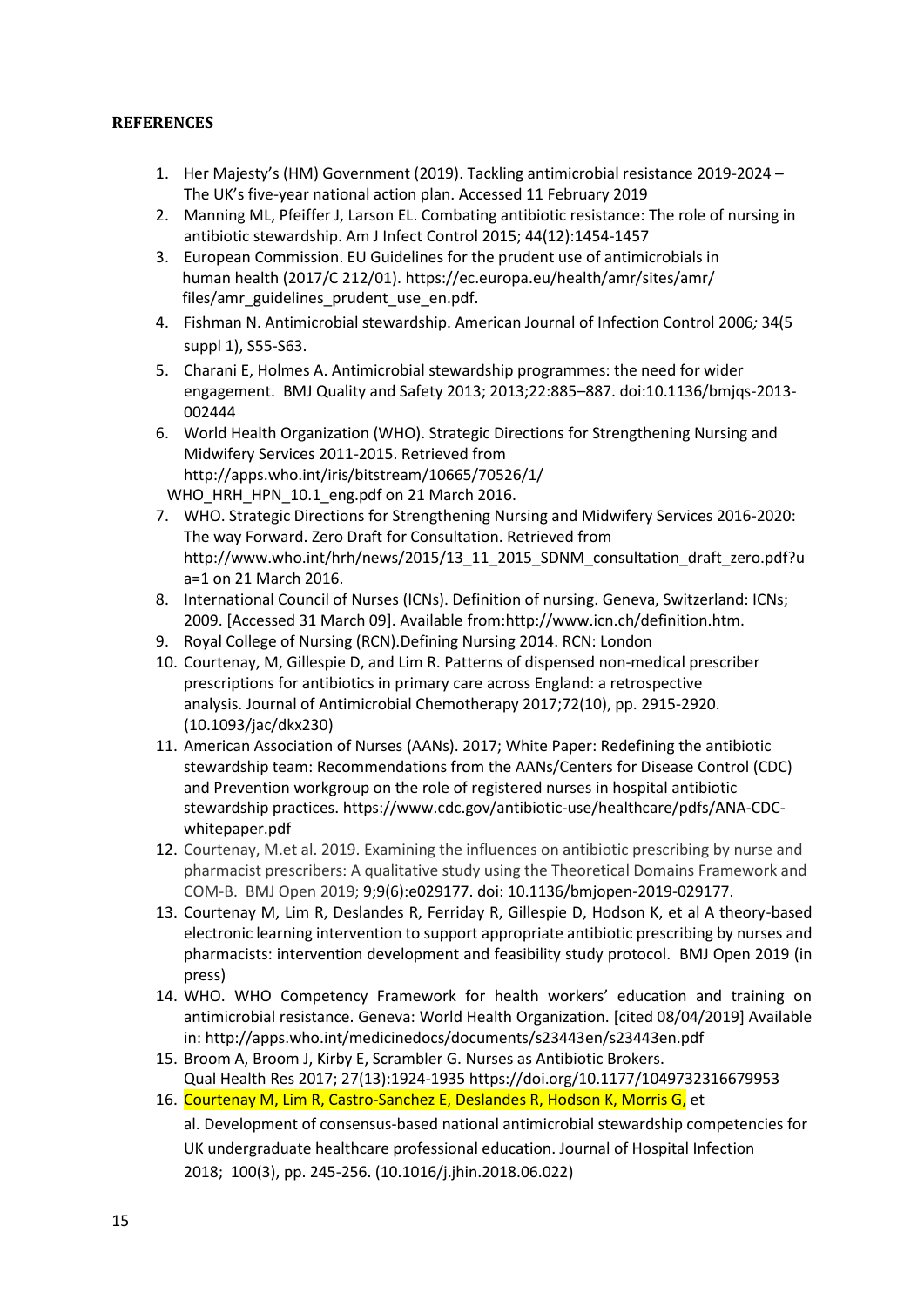- 17. [Reilly](https://www.magonlinelibrary.com/doi/abs/10.12968/johv.2017.5.8.386) J, Ness V, MacDonald E. [The health visitor role in containing antimicrobial resistance.](https://www.magonlinelibrary.com/doi/full/10.12968/johv.2017.5.8.386) [Journal of Health Visiting](https://www.magonlinelibrary.com/journal/johv) 2017; [Vol. 5, No. 8](https://www.magonlinelibrary.com/toc/johv/5/8)
- 18. European Federation of Nurses Associations (EFN). Nurses are frontline combating antimicrobial resistance[. http://www.efnweb.be/wp-content/uploads/EFN-AMR-Report-](http://www.efnweb.be/wp-content/uploads/EFN-AMR-Report-Nurses-are-frontline-combating-AMR-07-11-2017.pdf)[Nurses-are-frontline-combating-AMR-07-11-2017.pdf](http://www.efnweb.be/wp-content/uploads/EFN-AMR-Report-Nurses-are-frontline-combating-AMR-07-11-2017.pdf)
- 19. CDC. Core Elements of Hospital Antibiotic Stewardship Programs. Altlanta, GA: US Department of Health and Human Services, CDC; 2014. [cited 02/04/2019]. Available: at http://www.cdc.gov/getsmart/healthcare/implmentation/core-elements.
- 20. RCN. Antimicrobial resistance. https://www.rcn.org.uk/ clinical-topics/infection-prevention-and-control/antimicrobial-resistance
- 21. National Health Services Scotland. Scottish Management of Antimicrobial Resistance Action Plan 2014–2018 (ScotMARAP 2). Edinburgh: The Scottish Government
- 22. [Weddle G,](https://www.ncbi.nlm.nih.gov/pubmed/?term=Weddle%20G%5BAuthor%5D&cauthor=true&cauthor_uid=27567148) [Goldman J,](https://www.ncbi.nlm.nih.gov/pubmed/?term=Goldman%20J%5BAuthor%5D&cauthor=true&cauthor_uid=27567148) [Myers A,](https://www.ncbi.nlm.nih.gov/pubmed/?term=Myers%20A%5BAuthor%5D&cauthor=true&cauthor_uid=27567148) [Newland J.](https://www.ncbi.nlm.nih.gov/pubmed/?term=Newland%20J%5BAuthor%5D&cauthor=true&cauthor_uid=27567148) Impact of an Educational Intervention to Improve Antibiotic Prescribing for Nurse Practitioners in a Pediatric Urgent Care Cente[r J](https://www.ncbi.nlm.nih.gov/pubmed/27567148)  [Pediatr Health Care;](https://www.ncbi.nlm.nih.gov/pubmed/27567148) 2017 Mar - Apr;31(2):184-188
- 23. [Gillespie E,](https://www.ncbi.nlm.nih.gov/pubmed/?term=Gillespie%20E%5BAuthor%5D&cauthor=true&cauthor_uid=23069737) [Rodrigues A,](https://www.ncbi.nlm.nih.gov/pubmed/?term=Rodrigues%20A%5BAuthor%5D&cauthor=true&cauthor_uid=23069737) [Wright L,](https://www.ncbi.nlm.nih.gov/pubmed/?term=Wright%20L%5BAuthor%5D&cauthor=true&cauthor_uid=23069737) [Williams N,](https://www.ncbi.nlm.nih.gov/pubmed/?term=Williams%20N%5BAuthor%5D&cauthor=true&cauthor_uid=23069737) [Stuart](https://www.ncbi.nlm.nih.gov/pubmed/?term=Stuart%20RL%5BAuthor%5D&cauthor=true&cauthor_uid=23069737)  [L.](https://www.ncbi.nlm.nih.gov/pubmed/?term=Stuart%20RL%5BAuthor%5D&cauthor=true&cauthor_uid=23069737)Improving antibiotic stewardship by involving nurses. Am J Infect Control; 2013; 41(4):365-7
- 24. Ha DR, Forte M, Olans RD, OYong K, Olans RN, Gluckstein DP, et al. A. A multi-disciplinary approach to incorporate bedside nurses into antimicrobial stewardship and infection prevention. Joint Commission Journal on Quality and Patient Safety 2019;Apr 25.pii: S1553-7250(18)30391-X. doi: 10.1016/j.jcjq.2019.03.003
- 25. WHO. Global action plan on antimicrobial resistance, 2016 [http://apps.who.int/iris/bitstream/10665/193736/1/9789241509763\\_eng.pdf?ua=1](http://apps.who.int/iris/bitstream/10665/193736/1/9789241509763_eng.pdf?ua=1)
- 26. Castro-Sánchez E, Drumright LN, Gharbi M, Farrell S, Holmes AH. Mapping Antimicrobial Stewardship in Undergraduate Medical, Dental, Pharmacy, Nursing and Veterinary Education in the United Kingdom. PLoS ONE 2016;11(2): e0150056. doi:10.1371/journal.pone.0150056
- 27. [Luther VP,](https://www.ncbi.nlm.nih.gov/pubmed/?term=Luther%20VP%5BAuthor%5D&cauthor=true&cauthor_uid=29668905) [Shnekendorf R,](https://www.ncbi.nlm.nih.gov/pubmed/?term=Shnekendorf%20R%5BAuthor%5D&cauthor=true&cauthor_uid=29668905) [Abbo LM,](https://www.ncbi.nlm.nih.gov/pubmed/?term=Abbo%20LM%5BAuthor%5D&cauthor=true&cauthor_uid=29668905) Advani s, Armstrong WS, Barsoumian AE, et al. Antimicrobial Stewardship Training for Infectious Diseases Fellows: Program Directors Identify a Curriculum Need. [Clin Infect Dis](https://www.ncbi.nlm.nih.gov/pubmed/29668905) 2018; Apr 16. doi: 10.1093/cid/ciy332
- 28. [McEwen J,](https://www.ncbi.nlm.nih.gov/pubmed/?term=McEwen%20J%5BAuthor%5D&cauthor=true&cauthor_uid=29552098) [Burnett E.](https://www.ncbi.nlm.nih.gov/pubmed/?term=Burnett%20E%5BAuthor%5D&cauthor=true&cauthor_uid=29552098) Antimicrobial stewardship and preregistration student nurses: Evaluation of teaching. J Infect Prev 2019 Mar;19 (2):80-86
- 29. McGregor W, Walker G, Bayne G, McEwen J. Assessing knowledge of antimicrobial stewardship. Nursing Times 2015; 111: 15–17.
- 30. Sutthiruk N, Considine J, Hutchinson A, Driscoll A,Malathum K, Botti M. Thai clinicians' attitudes toward antimicrobial stewardship programs. American Journal of Infection Control 2018;, 46(4), 425-430. doi:10.1016/j.ajic.2017.09.022
- 31. Keeney S, Hasson F, McKenna H. The Delphi technique in nursing and health research. Chichester, West Sussex: Wiley-Blackwell. 2011.
- 32. Day J, Bobeva M. A generic toolkit for the successful management of Delphi studies. Electron J Bus Res; *Methodol* 2005, 3:103–16.
- 33. Hasson F, Keeney S, McKenna H. Research guidelines for the Delphi survey technique. J Adv Nurs 2000; 32:1008–15.
- 34. Trevelyan EG, Robinson N. Delphi methodology in health research: how to do it? European Journal of Integrative Medicine 2015; 7, 423–428
- 35. Skulmoski GJ, Hartman FT, Krahn J. The Delphi methods for graduate research. J Inf Technol Educ 2007; 6:1–21.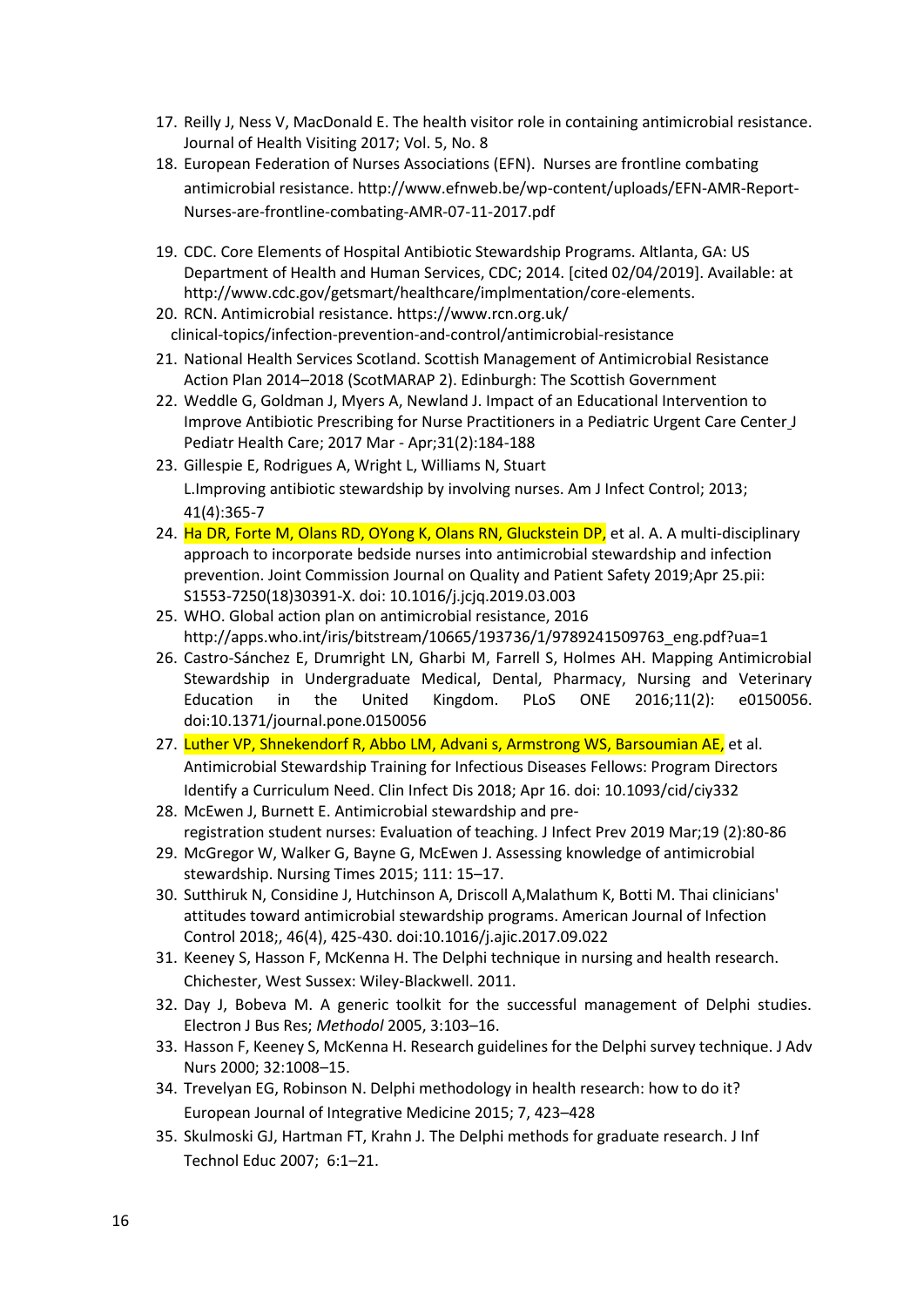- 36. Boulkedid R, Abdoul H, Loustau M, Sibony O, Alberti C. Using and reporting the Delphi method for selecting healthcare quality indicators: a systematic review, PLoS One 2011; 6 (6) (2011) e20476
- 37. Stark D, Bielack S, Brugieres L, Dirksen U, Dunn S, Erdelyi DJ, et al. Teenagers and young adults with cancer in Europe: from national programmes to a European integrated coordinated project. Eur J Cancer Care 2016*;* 25(3):419-27
- 38. Taylor RM, Feltbower RG, Aslam N, Raine R, Whelan JS, Gibson F.Modified international eDelphi survey to define healthcare professional competencies for working with teenagers and young adults with cancer. BMJ Open 2016; 6:e011361. doi:10.1136/bmjopen-2016- 011361
- 39. Shepherd V, Wood F, Hood K. Establishing a set of research priorities in care homes for older people in the UK: a modified Delphi consensus study with care home staff. Age and Ageing 2017; 46: 284–290
- 40. Braun V, & Clarke V. Using thematic analysis in psychology. Qualitative research in psychology 2006; 3(2), 77-101
- 41. Peyser A, Gerard FM, & Roegiers X. Implementing a pedagogy of integration: Some thoughts based on a textbook elaboration experience in Vietnam. Planning and changing 2006; 37(1/2), 37-55./2), 37-55.
- 42. Roegiers X. Curricular reforms guide schools: but, where to? Curriculum change and competency-based approaches: A worldwide perspective. Prospects 2007; 37(2), 155-186.
- 43. [Olans RN,](https://www.ncbi.nlm.nih.gov/pubmed/?term=Olans%20RN%5BAuthor%5D&cauthor=true&cauthor_uid=26265496) [Olans RD,](https://www.ncbi.nlm.nih.gov/pubmed/?term=Olans%20RD%5BAuthor%5D&cauthor=true&cauthor_uid=26265496) [DeMaria A.](https://www.ncbi.nlm.nih.gov/pubmed/?term=DeMaria%20A%20Jr%5BAuthor%5D&cauthor=true&cauthor_uid=26265496) The Critical Role of the Staff Nurse in Antimicrobial Stewardship--Unrecognized, but Already Clin Infect Dis 2016;1;62(1):84-9
- 44. Da Silva Felix AM & Toffolo SR. Participation of nurses in antimicrobial stewardship programs: an integrative re view. Cogitare enferm. [Internet]. 2019 [access "insert day. monh and year"]; 24. Available at: http://dx.doi.org/10.5380/ce.v24i0.59324
- 45. Department of Health and Social Security 2005 [last accessed March 2019]Graham K., Sinyangwe C., Nicholas S., King R., Mukupa S., Källander K., Counihan H.Montague M., Tibenderana J., Hamade P. Rational use of antibiotics by community health workers and caregivers for children with suspected pneumonia in Zambia: a cross-sectional mixed methods study. BMC Public Health 2016;16:897 [https://doi.org/10.1186/s12889-016-](https://doi.org/10.1186/s12889-016-3541-8) [3541-8](https://doi.org/10.1186/s12889-016-3541-8)
- 46. Nursing & Midwifery Council (NMC). Standards for prescribing programme 2018. NMC: London
- 47. Graham K., Sinyangwe C, Nicholas S, King R., Mukupa S, Källander K et al. Rational use of antibiotics by community health workers and caregivers for children with suspected pneumonia in Zambia: a cross-sectional mixed methods study. BMC Public Health 2016;16:897<https://doi.org/10.1186/s12889-016-3541-8>
- 48. Castro-Sánchez E, Bennasar-Veny M, Smith M,, Singleton S, Bennett E, Appleton J, et. al. European Commission guidelines for the prudent use of antimicrobials in human health: a missed opportunity to embrace nursing participation in stewardship. Clin Microbiol Infect 2018; 24(8):914-915. doi: 10.1016/j.cmi.2018.02.030.
- 49. Montalvo W. Political Skill and Its Relevance to Nursing: An Integrative Review. J Nurs Adm. 2015;45(7-8):377-83. doi: 10.1097/NNA.0000000000000218.
- 50. Holmes AH, Moore LS, Sundsfjord A, Steinbakk M, Regmi S, Karkey A, et al. Understanding the mechanisms and drivers of antimicrobial resistance. Lancet 2016; 387(10014):176-87. doi: 10.1016/S0140-67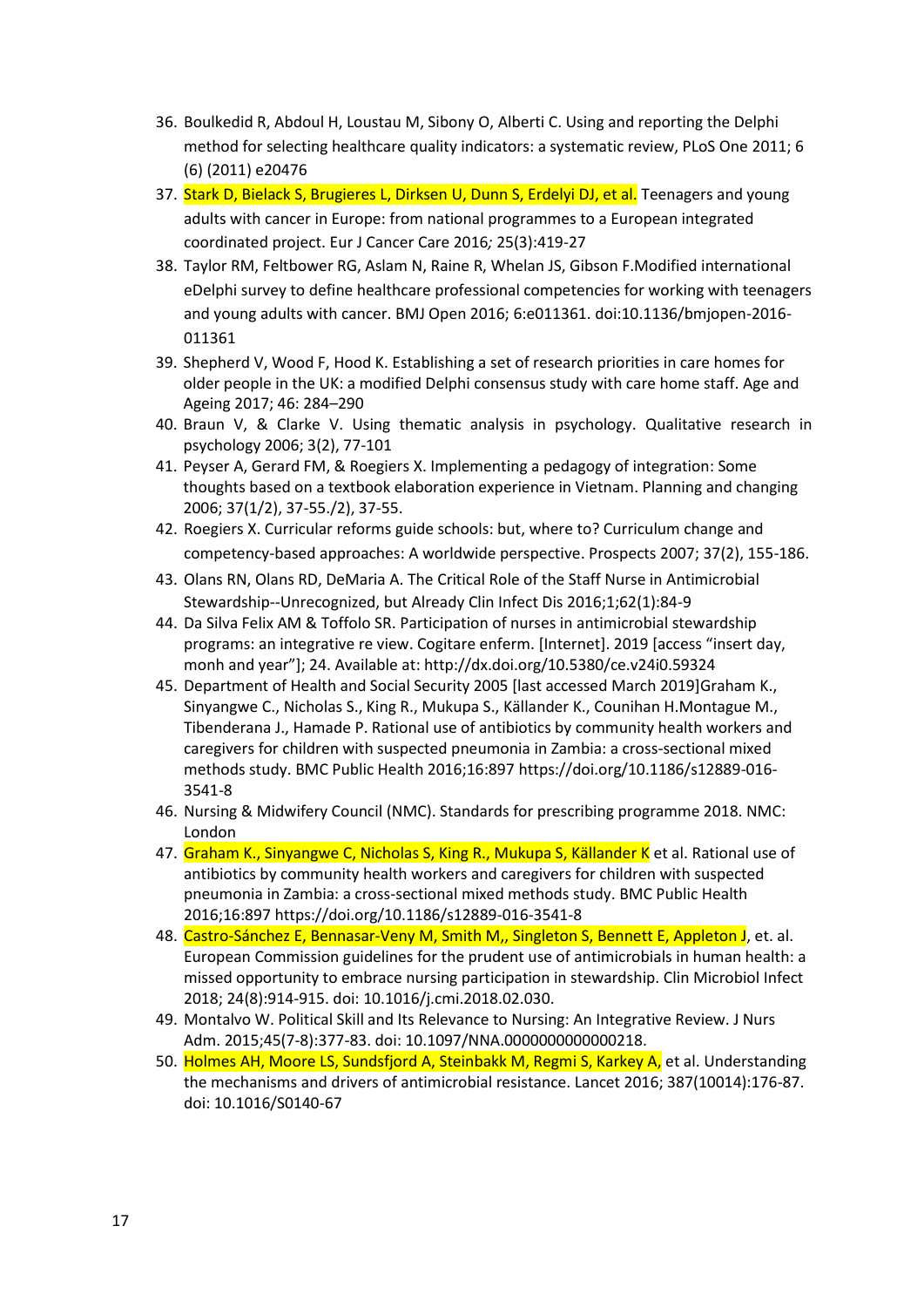

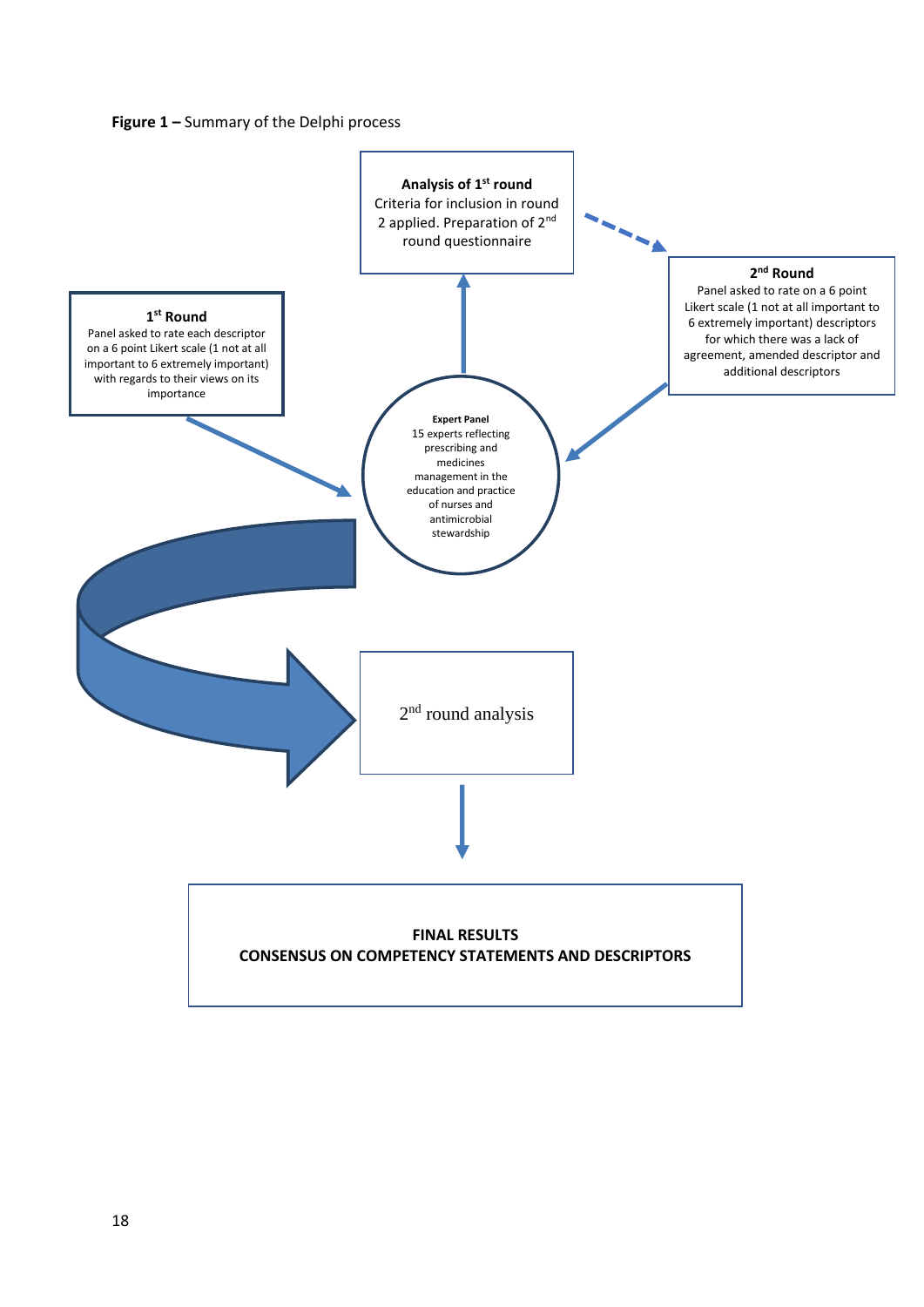#### **DOMAIN ONE: INFECTION PREVENTION AND CONTROL**

**COMPETENCY STATEMENT**: All qualified health care professionals must understand the core knowledge underpinning infection prevention and control, and use this knowledge appropriately to prevent the spread of infection.

# **Descriptors**

To support antimicrobial stewardship learners must demonstrate infection prevention and control by:

- 1. Describing what a micro-organism is
- 2. Describing the different types of organisms that may cause infections
- 3. Explaining what an antimicrobial resistant organism is
- 4. Explaining the 'Chain of Infection'.
- 5. Defining the components required for infection transmission (i.e. presence of an organism, route of transmission of the organism from one person to another, a host who is susceptible to infection).
- 6. Describing the routes of transmission of infectious organisms i.e., contact, droplet, airborne routes.
- 7. Present and recognize the characteristics of a susceptible host.
- 8. Demonstrate an understanding of the importance of surveillance.
- 9. Describe how vaccines can prevent infections in susceptible persons.
- 10. Demonstrate the application of standard precautions in healthcare environments.
- 11. Apply appropriate policies/procedures and guidelines when collecting and handling specimens.
- 12. Apply policies, procedures and guidelines relevant to infection control when presented with infection prevention and control cases and situations.
- 13. Implement work practices that reduce the risk of infection (such as taking appropriate immunization or not coming to work when sick to ensure patient and other healthcare worker protection).
- 14. Appreciate that healthcare workers have the accountability and obligation to follow infection prevention and control protocols as part of their contract of employment.
- 15. Act as a role model to healthcare workers and members of the public by adhering to infection prevention and control principles.
- 16. Demonstrating knowledge and awareness of international/national strategies on infection prevention and control and antimicrobial resistance such as Global Action Plan for AMR and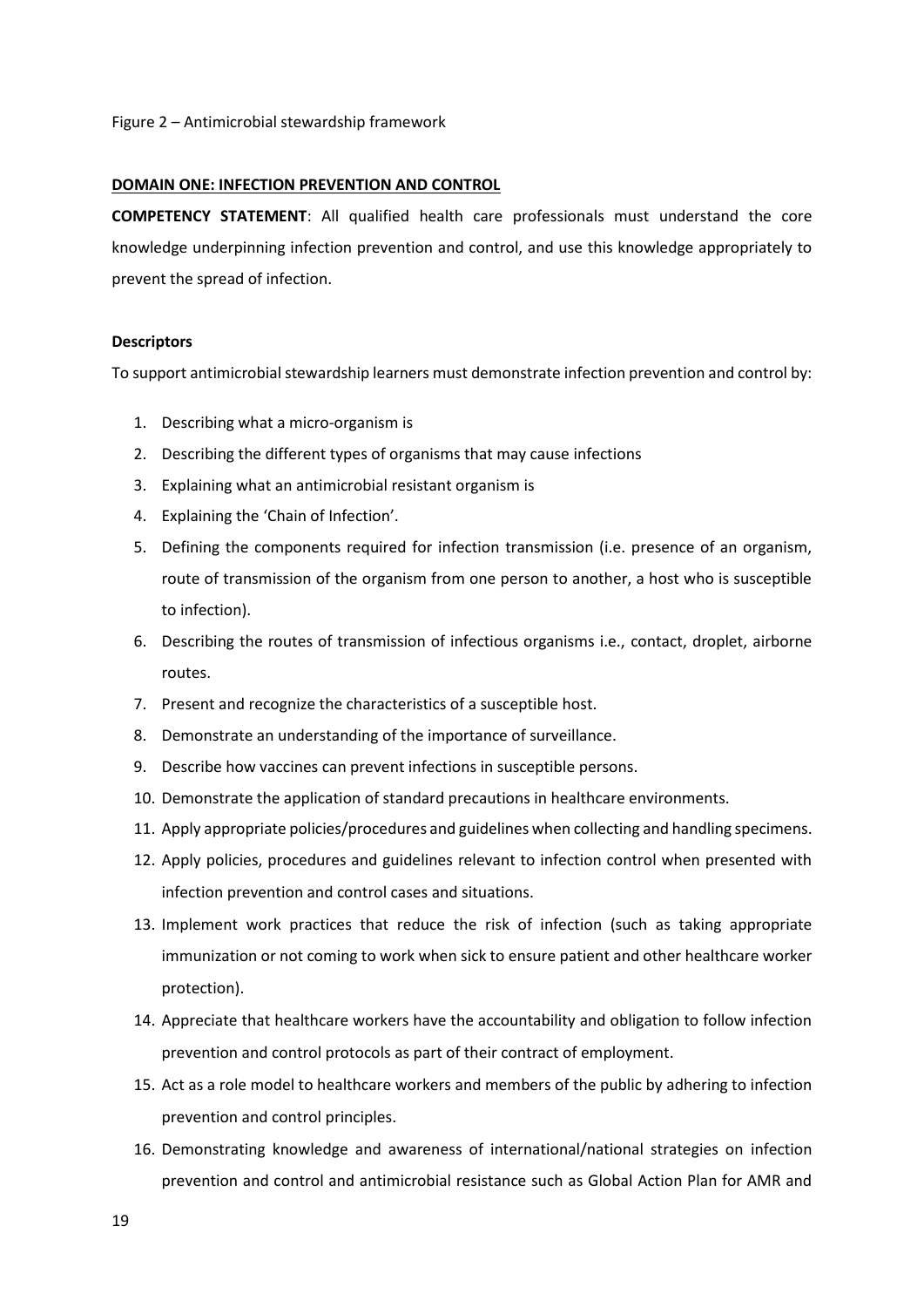national recommendations, guidelines, and legal requirements-or equivalent

- 17. Understanding the role of the environment in optimal infection prevention and control practices including hand hygiene and environmental cleaning
- 18. Enabling infection prevention and control self-care for patients and family'

# **DOMAIN TWO: ANTIMICROBIALS AND ANTIMICROBIAL RESISTANCE**

**COMPETENCY STATEMENT**: All qualified health care professionals need to understand the core knowledge underpinning the concept of antimicrobial resistance and use this knowledge to help prevent antimicrobial resistance.

# **Descriptors**

To support antimicrobial stewardship learners must be able to:

- 1. Recognise the signs and symptoms of infection
- 2. Discuss how inappropriate antimicrobial use (including non-adherence to treatment regime) may lead to antimicrobial resistance
- 3. Identify approaches to support optimal prescribing of antimicrobials
- **4.** Recognise the importance of adequate specimen collection during relevant stages of antimicrobial use (i.e. prior/during antibiotic treatment)
- 5. Describe how to recognize the appropriate response to antimicrobial treatment and the main signs that demonstrate antimicrobial failures

# **DOMAIN THREEE: THE DIAGNOSIS OF INFECTION AND THE USE OF ANTIBIOTICS**

**COMPETENCY STATEMENT**: All qualified health care professionals need to demonstrate knowledge in how infections are diagnosed and the appropriate use of antimicrobials, and use this knowledge appropriately to support the accurate diagnosis of infection and the appropriate use of antimicrobials.

# **Descriptors**

To support antimicrobial stewardship, learners must be able to:

- 1. Explain how microbiology samples may aid diagnosis of infection
- 2. Describe how and demonstrate (following local procedures) the appropriate taking of samples
- 3. Interpret microbiology results/reports from the laboratory at a basic level
- 4. Explain why self-limiting bacterial or viral infections are unlikely to benefit from antimicrobials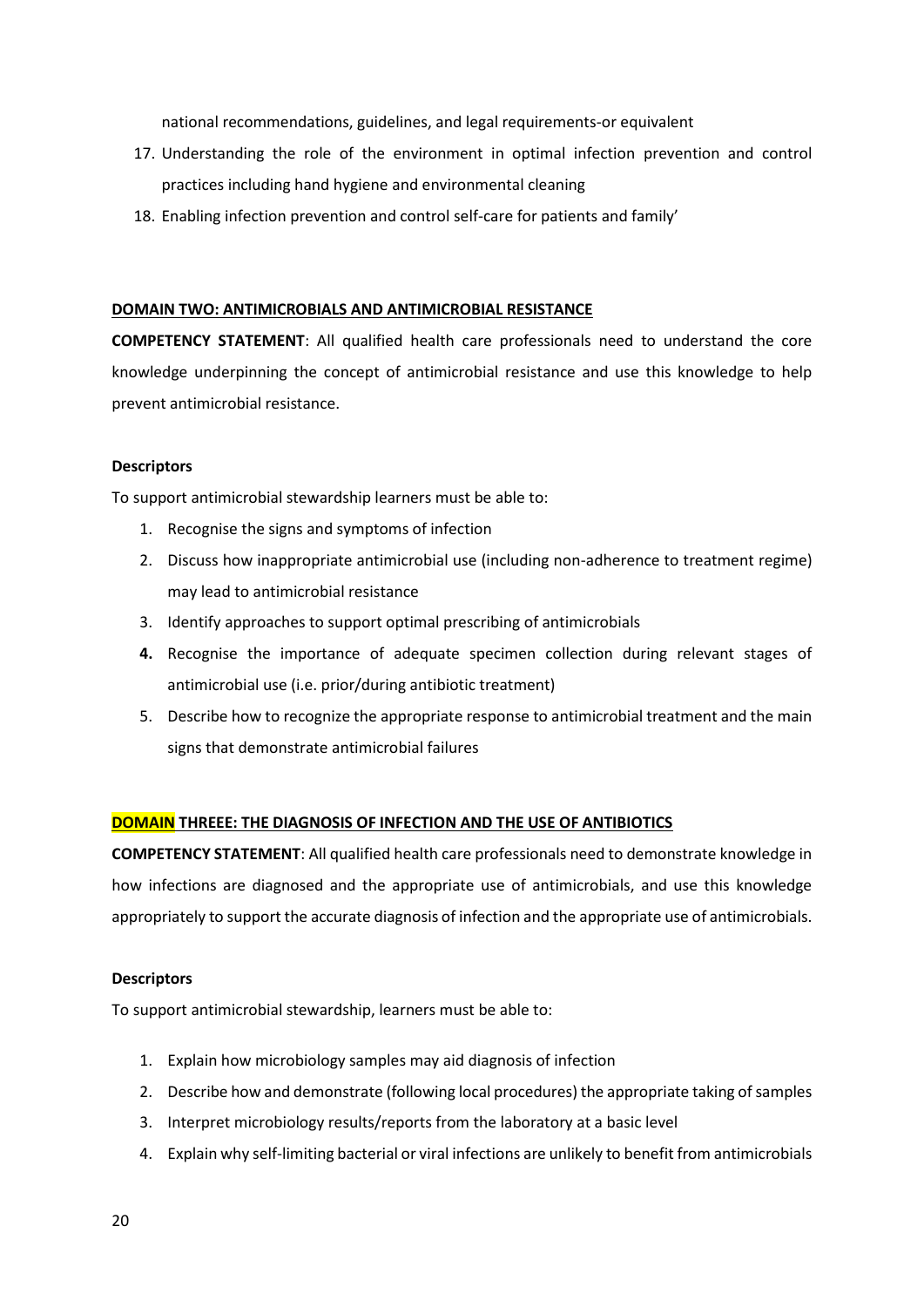- 5. Describe and demonstrate the self-management strategies required to treat self-limiting infections (i.e. analgesia /rest /fluids)
- 6. Understand the importance of following local antimicrobial policies (i.e. their development is based on local resistance patterns) and follow these policies in practice
- 7. Explain the importance of documenting the indications for an antimicrobial (i.e the route by which it is administered, its duration, dose, dose interval, and review date), in clinical notes and demonstrate this in practice
- 8. Demonstrate an understanding of the factors that need to be considered when choosing an antimicrobial (including site of infection and type of bacteria likely to cause an infection at a particular site)
- 9. Describe broad spectrum and narrow spectrum antimicrobials and the contribution of broad spectrum antimicrobials to AMR
- 10. Present and be able to recognise the common side effects associated with commonly administered antimicrobials
- 11. Demonstrate an understanding of why documenting a patient allergy to an antimicrobial is important
- 12. Explain why it is important to consider certain physiological conditions (such as renal function) in patients who receive an antimicrobial
- 13. Describe what is meant by delayed prescribing
- 14. Explain why it is essential that an accurate diagnosis of an allergy to an antimicrobial is based on history and laboratory tests.
- 15. Demonstrate an understanding of the role of the nurse regarding quality and safety of antibiotic prescriptions
- 16. Demonstrate an awareness of laboratory results (i.e. culture and sensitivity) that demand prompt intervention)
- 17. Recognize antimicrobials that should be preserved for treatment of specific infections e.g. carbapenemase-producing Enterobacteriaceae (**CPE**) or colistin –resistance or colistin resistant pathogens

# **DOMAIN FOUR: ANTIMICROBIAL PRESCRIBING PRACTICE**

**COMPETENCY STATEMENT**: All qualified health care professionals need to be aware of how antimicrobials are used in practice in terms of their dose, timing, duration and appropriate route of administration, and apply this knowledge as part of their routine practice as follows: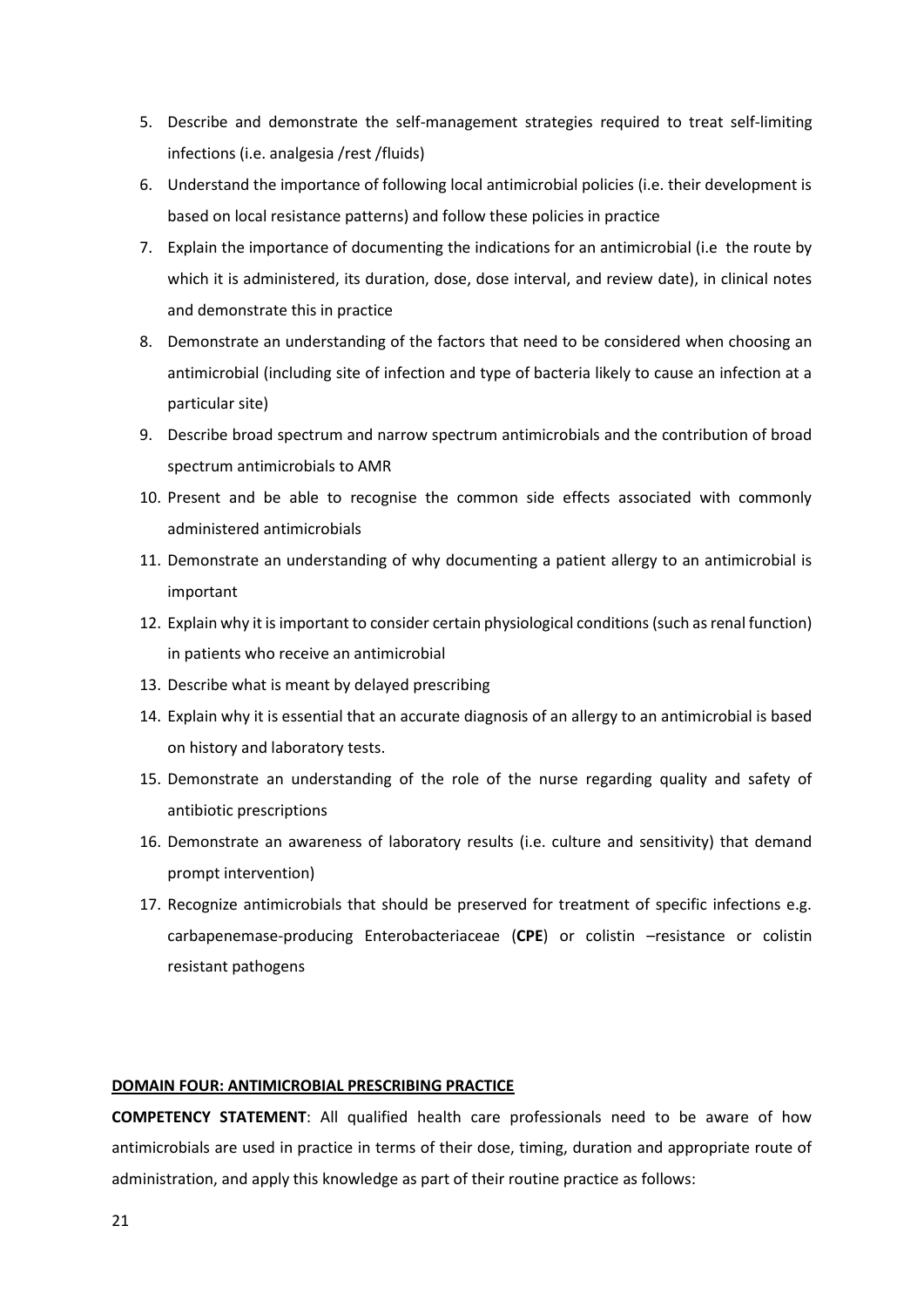# **Descriptors**

To support antimicrobial stewardship, learners must be able to:

- 1. Explain how you would recognise and manage sepsis
- 2. Describe why it is important to use local guidelines to initiate prompt effective antimicrobial treatment in patients with life threatening infections
- 3. Describe why it is important to switch from intravenous antimicrobials to oral therapy
- 4. Describe how to switch from IV antimicrobials to oral therapy
- 5. Understand the appropriateness of antimicrobial administration models such as outpatient parenteral antimicrobial therapy (OPAT)
- 6. Demonstrate an understanding of the rationale and use of perioperative prophylactic antimicrobials to prevent surgical site infection
- 7. Discuss factors that can influence antimicrobial prescribing and the implications for antimicrobial stewardship programmes
- 8. Describe the national guidance on completion of a course of antimicrobials
- 9. Explain how you would identify the medicines with which antimicrobials can interact and why this is important
- **10.** Describe the difference between empiric, targeted and prophylactic antimicrobial therapy

# **DOMAIN FIVE: PERSON CENTRED CARE**

**COMPETENCY STATEMENT**: All qualified health care professionals must seek out, integrate and value the input and engagement of the patient /carer as a partner in designing and implementing care

**Descriptors**: To support antimicrobial stewardship that is patient centred, learners need to:

- 1) Support participation of patients/carers, as integral partners when planning/delivering their care.
- 2) Share information with patients/carers in a respectful manner and in such a way that is understandable, encourages discussion, and enhances participation in decision-making.
- 3) Ensure that appropriate education and support is provided by learners to patients/carers, and others involved with their care or service;
- 4) Listen respectfully to the expressed needs of all parties in shaping and delivering care or services.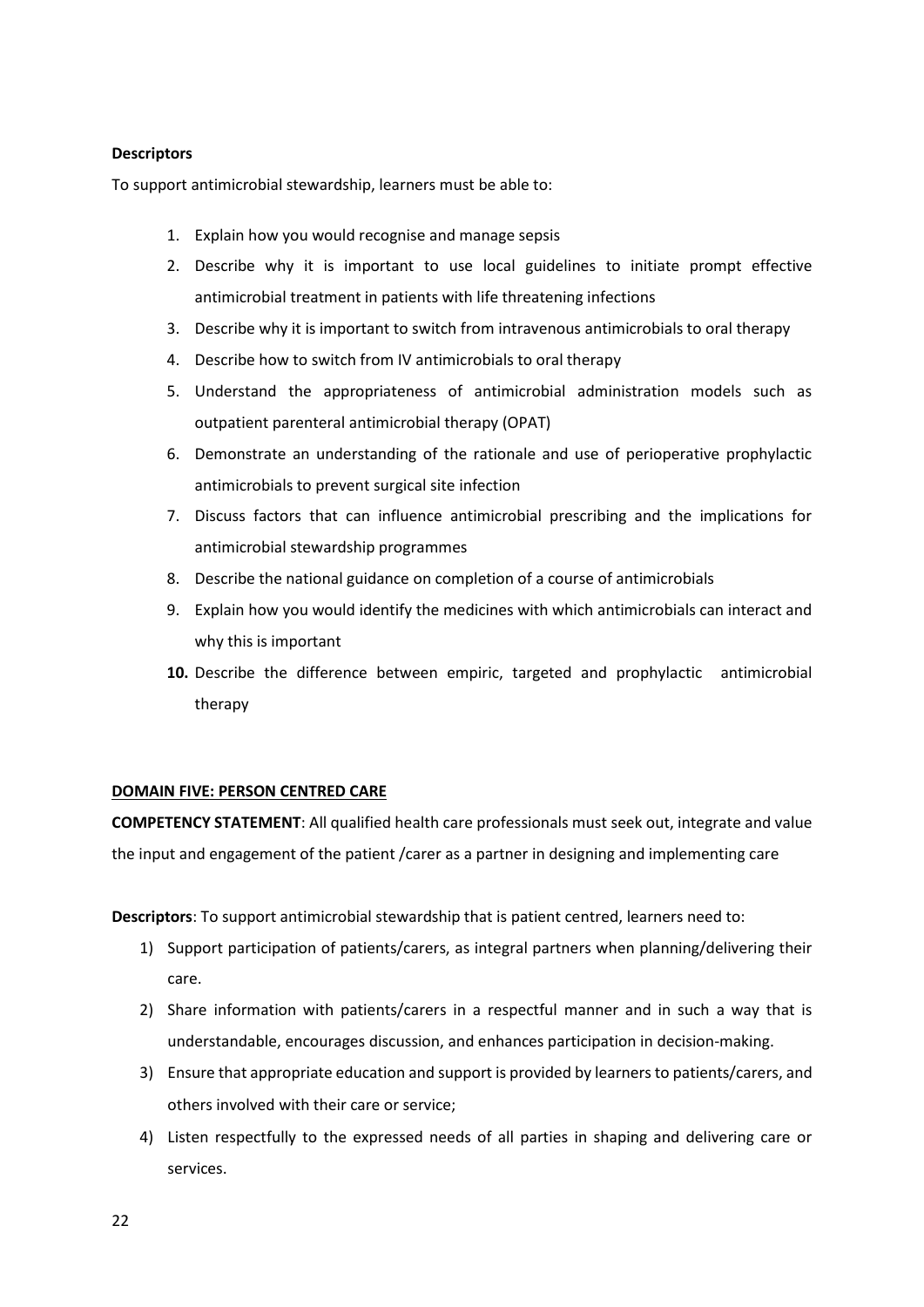- 5) Discuss patient/carer expectations or demands of antimicrobials and the need to use antimicrobials appropriately.
- 6) Recognize patient social-economic restrictions (or other conditions of vulnerability) that may limit the appropriate course of antimicrobials, and support patients and their families for social protection achievement
- 7) Recognize patients and families who require support to complete a course of antimicrobial therapy.

# **DOMAIN SIX: INTERPROFESSIONAL COLLABORATIVE PRACTICE**

**COMPETENCY STATEMENT**: All qualified health care professionals need to understand how different professions collaborate in relation to how they contribute to AS.

# **Descriptors:** To support AMS, learners are able to:

- 1) Demonstrate an understanding of the roles, responsibilities, and competencies of other health professionals involved in antimicrobial treatment policy decisions
- 2) Explain why it is important that healthcare professionals, involved in the delivery of antimicrobial therapy (including the prescription, delivery and supply), have a common understanding of antimicrobial treatment policy decisions, the quantity of antimicrobial use, and effective patient/client outcomes
- 3) Establish collaborative communication principles and actively listen to other professionals and patients/carer involved in the delivery of antimicrobial therapy
- 4) Communicate effectively to ensure common understanding of care decisions
- 5) Develop trusting relationships with patients /carer and other health/social care professionals
- 6) Effectively use information and communication technology to improve interprofessional patient -centred care

# **Table I – Expert panel details**

| Country | Panel member role    |  |
|---------|----------------------|--|
| Brazil  | Assistant Professor, |  |
|         | <b>Nursing</b>       |  |
|         |                      |  |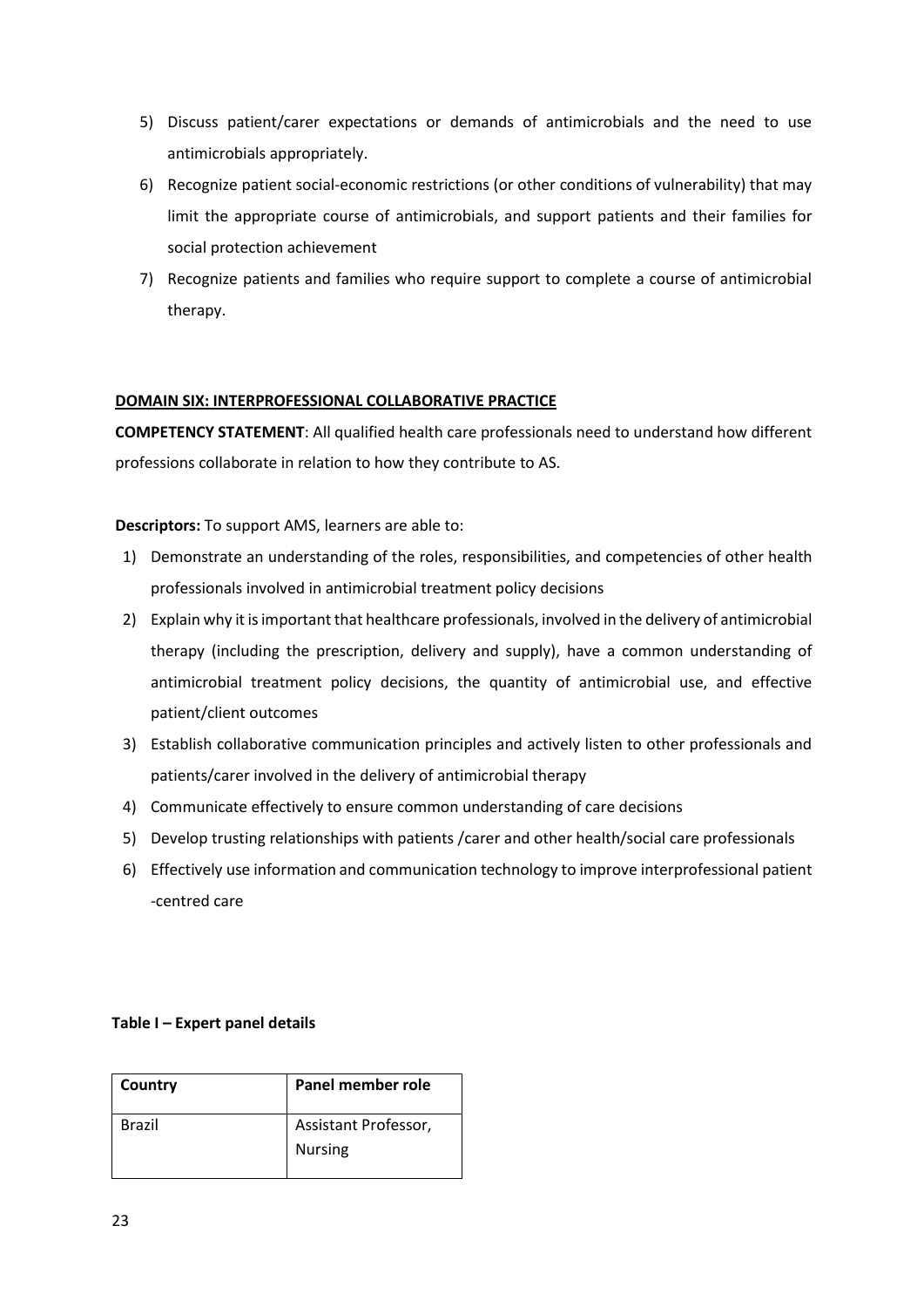|                      | Associate Professor,         |
|----------------------|------------------------------|
|                      | <b>Nursing</b>               |
| United Kingdom       | <b>Infection Control</b>     |
|                      | <b>Nurse</b>                 |
|                      | <b>Lecturer Nursing</b>      |
| South Africa         | <b>Infection Prevention</b>  |
|                      | and                          |
|                      | <b>Control Specialist</b>    |
|                      |                              |
|                      | <b>Advanced Critical</b>     |
|                      | <b>Care Nurse</b>            |
|                      | Specialist                   |
|                      | <b>Infection Prevention</b>  |
|                      | and Control Officer          |
| <b>United States</b> | Assistant Professor,         |
|                      | <b>Nursing</b>               |
| Canada               | <b>Clinical Nurse Leader</b> |
| Norway               | <b>Infection Control</b>     |
|                      | <b>Nurse</b>                 |
| Thailand             | Lecturer, Nursing            |
| Central Africa       | <b>Infection Control</b>     |
|                      | Africa Network               |
| France               | Infection Prévention         |
|                      | and Control Nurse            |
|                      |                              |

# **Table 2– Round one survey response**

| <b>Domain One</b>                   | IQR | Median |
|-------------------------------------|-----|--------|
| Describing what a micro-organism is |     | 5.5    |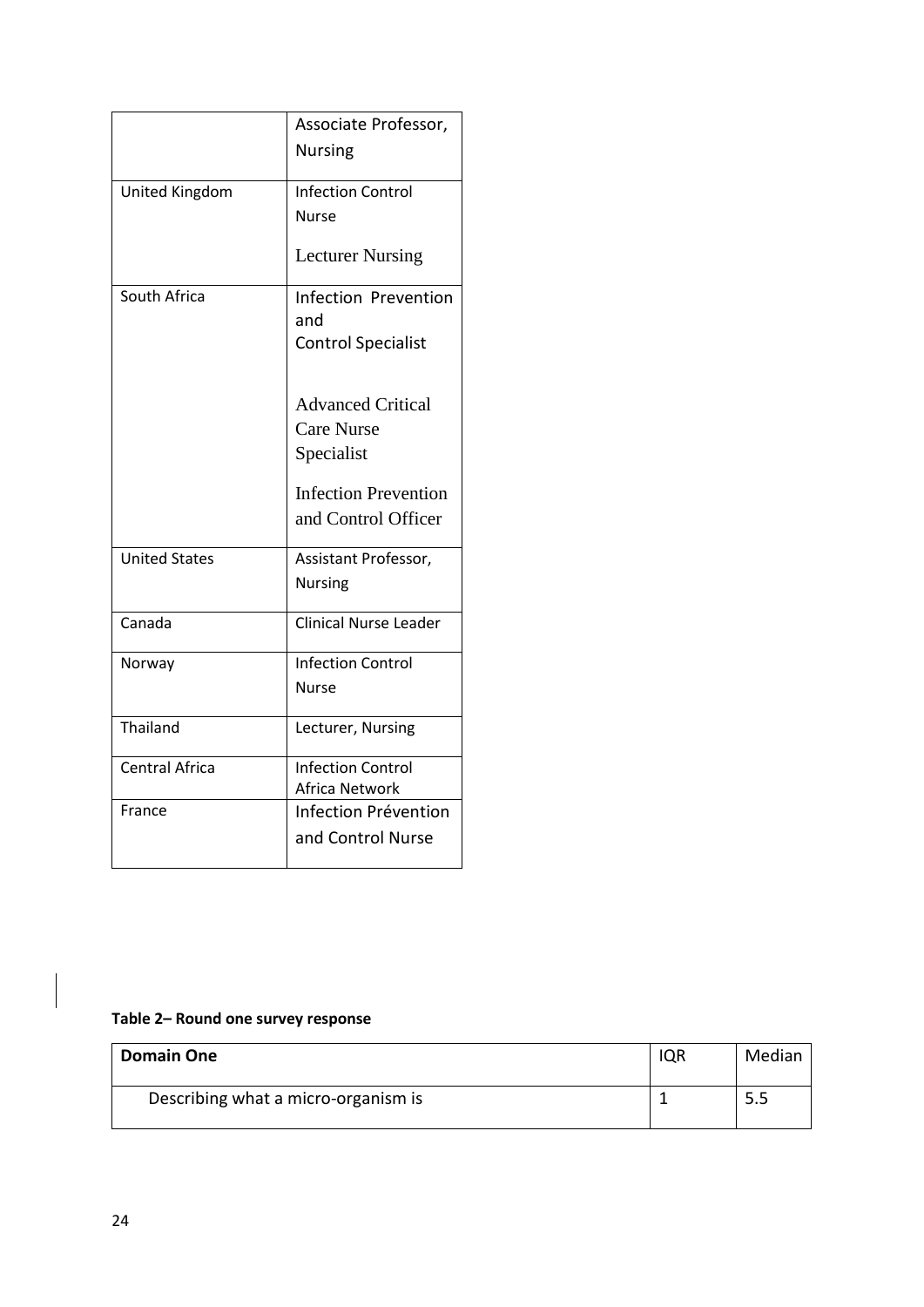| Describing the different types of organisms that may cause                                             |              | 5.5  |
|--------------------------------------------------------------------------------------------------------|--------------|------|
| infections.                                                                                            |              |      |
| Explaining what an antimicrobial resistant organism is.                                                | $\mathbf{1}$ | 5.5  |
| Explaining the 'Chain of Infection'.                                                                   | $\mathbf{1}$ | 5.5  |
| Defining the components required for infection transmission (i.e.                                      | $\Omega$     | 6.0  |
| presence of an organism, route of transmission of the organism                                         |              |      |
| from one person to another, a host who is susceptible to                                               |              |      |
| infection).                                                                                            |              |      |
| Describing the routes of transmission of infectious organisms                                          | 0            | 6.0  |
| i.e., contact, droplet, airborne routes.                                                               |              |      |
| Present and recognize the characteristics of a susceptible host.                                       | $\mathbf{1}$ | 5.5  |
| Demonstrate an understanding of the importance of surveillance                                         | $\mathbf 0$  | 6.0  |
| Describe how vaccines can prevent infections in susceptible                                            | 1            | 5.5  |
| persons.                                                                                               |              |      |
| Demonstrate the application of standard precautions in healthcare                                      | $\mathbf 0$  | 6.0  |
| environments                                                                                           |              |      |
| Apply appropriate policies/procedures and guidelines when                                              | 0            | 6.0  |
| collecting and handling specimens.                                                                     |              |      |
| Apply policies, procedures and guidelines relevant to infection                                        | 0.25         | 5.86 |
| control when presented with infection control cases and situations                                     |              |      |
| Implement work practices that reduce risk of infection (such as                                        | 1            | 5.5  |
| taking appropriate immunization or not coming to work when                                             |              |      |
| sick to ensure patient and other healthcare worker protection).                                        |              |      |
| Appreciate that healthcare workers have the accountability and                                         | $\mathbf{1}$ | 5.5  |
| obligation to follow infection prevention and control protocols as                                     |              |      |
| part of their contract of employment.                                                                  |              |      |
| Act as a role model to healthcare workers and members of the                                           | $\mathbf 0$  | 6.0  |
| public by adhering to infection prevention and control                                                 |              |      |
| principles.                                                                                            |              |      |
| Demonstrating knowledge and awareness of                                                               | 2            | 5.0  |
| international/national strategies on infection prevention and                                          |              |      |
| control and antimicrobial resistance such as Global Action Plan                                        |              |      |
| for AMR and Save Lives - Clean Your Hands<br>http://www.who.int/gpsc/5may/en/ and the UK Governments 5 |              |      |
|                                                                                                        |              |      |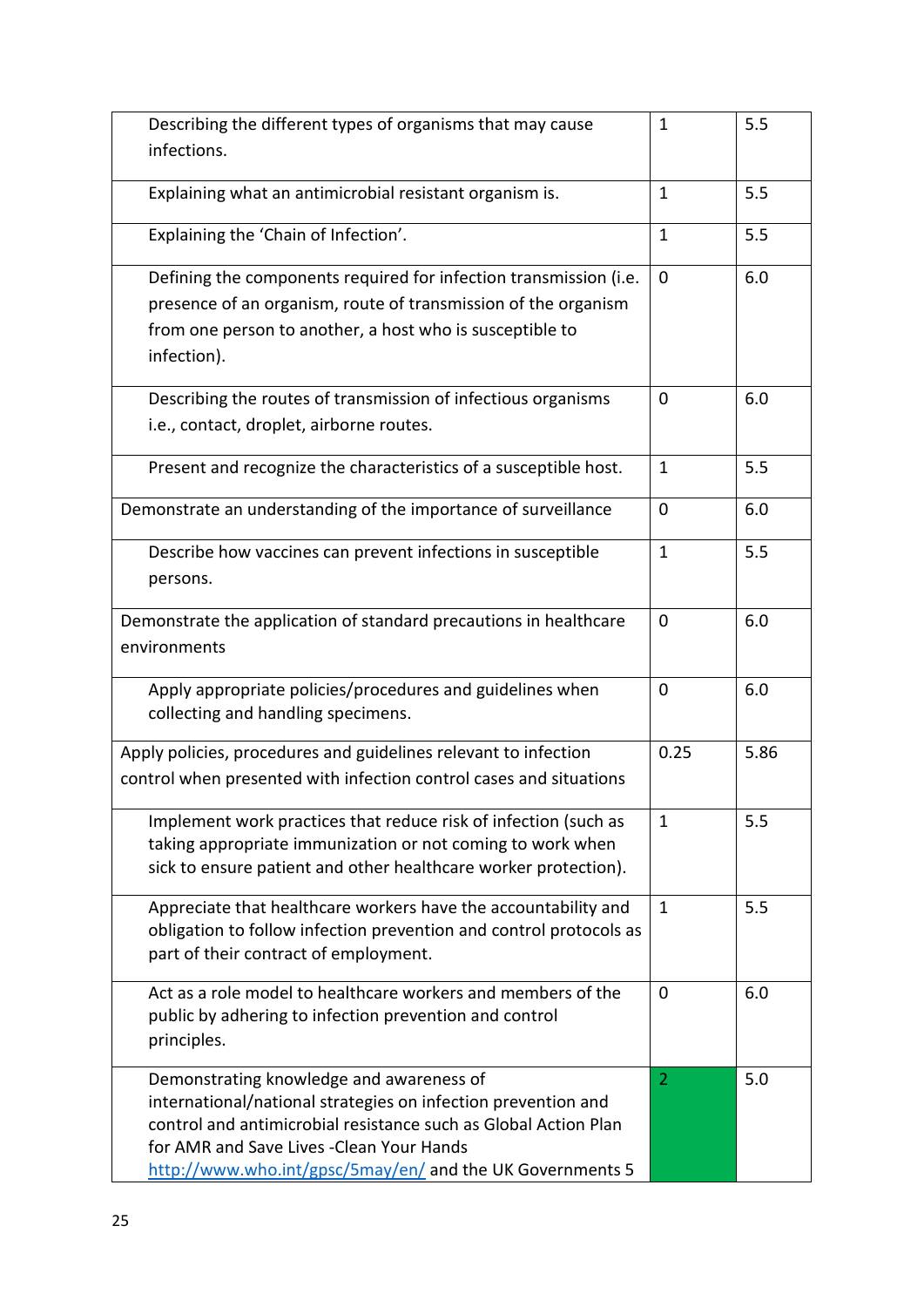| -year Antimicrobial Resistance Strategy                                                                                                                                                                                                 |              |     |
|-----------------------------------------------------------------------------------------------------------------------------------------------------------------------------------------------------------------------------------------|--------------|-----|
| <b>Domain Two</b>                                                                                                                                                                                                                       |              |     |
| Recognise the symptoms of infection.                                                                                                                                                                                                    | $\mathbf 0$  | 6.0 |
| Describe at least two different ways that antimicrobials may kill<br>bacteria.                                                                                                                                                          | $\mathbf{1}$ | 5.5 |
| Discuss how inappropriate antibiotic use (including non-<br>adherence to treatment regime) may lead to antimicrobial<br>resistance                                                                                                      | $\mathbf{1}$ | 5.5 |
| Identify approaches to support optimal prescribing of<br>antimicrobials                                                                                                                                                                 | $\mathbf{1}$ | 5.5 |
| <b>Domain Three</b>                                                                                                                                                                                                                     |              |     |
| Explain how microbiology samples may aid diagnosis of infection                                                                                                                                                                         | $\mathbf{1}$ | 5.5 |
| Describe how and demonstrate (following local procedures) the<br>appropriate taking of samples                                                                                                                                          | 0            | 6.0 |
| Interpret microbiology results/reports from the laboratory at a<br>basic level                                                                                                                                                          | 0            | 6.0 |
| Explain why self-limiting bacterial or viral infections are unlikely<br>to benefit from antimicrobials                                                                                                                                  | 1            | 5.5 |
| Describe and demonstrate the self-management strategies<br>required to treat self-limiting infections (i.e. analgesia /rest<br>/fluids)                                                                                                 | $\mathbf{1}$ | 5.5 |
| Understand the importance of following local antibiotic policies<br>(i.e. their development is based on local resistance patterns) and<br>follow these policies in practice                                                             | $\Omega$     | 6.0 |
| Explain the importance of documenting the indications for an<br>antimicrobial (i.e the route by which it is administered, its<br>duration, dose, dose interval, and review date), in clinical notes<br>and demonstrate this in practice | 0            | 6.0 |
| Demonstrate an understanding of the factors that need to be<br>considered when choosing an antimicrobial (including site of<br>infection and type of bacteria likely to cause an infection at a<br>particular site)                     | 1.5          | 5.0 |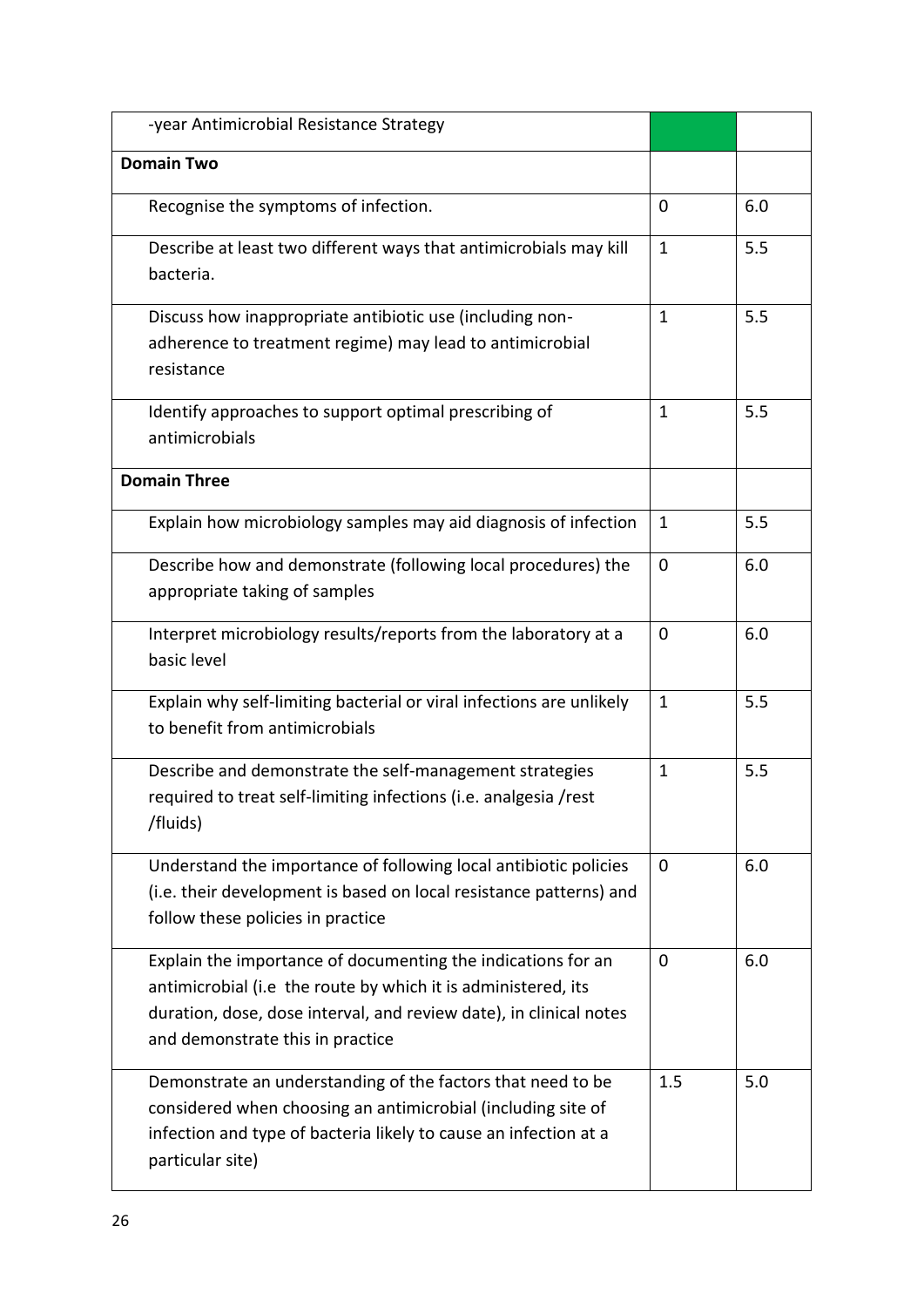| Describe broad spectrum and narrow spectrum antimicrobials                       | 1            | 5.5 |
|----------------------------------------------------------------------------------|--------------|-----|
| and the contribution of broad spectrum antimicrobials to AMR                     |              |     |
| Present and be able to recognise the common side effects                         | $\mathbf{1}$ | 5.5 |
| associated with commonly administered antimicrobials                             |              |     |
| Demonstrate an understanding of why documenting a patient                        | 0            | 6.0 |
| allergy to an antimicrobial is important                                         |              |     |
| Explain why it is important to consider certain physiological                    | 0            | 6.0 |
| conditions (such as renal function) in patients who receive an                   |              |     |
| antimicrobial                                                                    |              |     |
| Describe what is meant by delayed prescribing                                    | $\mathbf{1}$ | 5.5 |
| Explain why it is essential that an accurate diagnosis of an allergy             | $\mathbf{1}$ | 5.5 |
| to an antimicrobial is based on history and laboratory tests                     |              |     |
| <b>Domain Four</b>                                                               |              |     |
| Explain how you would recognise and manage sepsis                                | 0            | 6.0 |
| Describe why it is important to use local guidelines to initiate                 | $\mathbf{1}$ | 5.5 |
| prompt effective antimicrobial treatment in patients with life                   |              |     |
| threatening infections                                                           |              |     |
| Describe why it is important to switch from IV antimicrobials to oral<br>therapy | 0            | 6.0 |
| Describe how to switch from IV antimicrobials to oral therapy                    | 1            | 5.5 |
| Understand the appropriateness of antimicrobial administration                   | $\mathbf{1}$ | 5.5 |
| models such as outpatient parenteral antimicrobial therapy<br>(OPAT)             |              |     |
| Demonstrate an understanding of the rationale and use of                         | $\Omega$     | 6.0 |
| perioperative prophylactic antimicrobials to prevent surgical site               |              |     |
| infection                                                                        |              |     |
| Discuss factors that can influence antibiotic prescribing and the                | 1            | 5.5 |
| implications for antimicrobial stewardship programmes                            |              |     |
| Describe the national guidance on completion of a course of                      | 1            | 5.5 |
| antimicrobials                                                                   |              |     |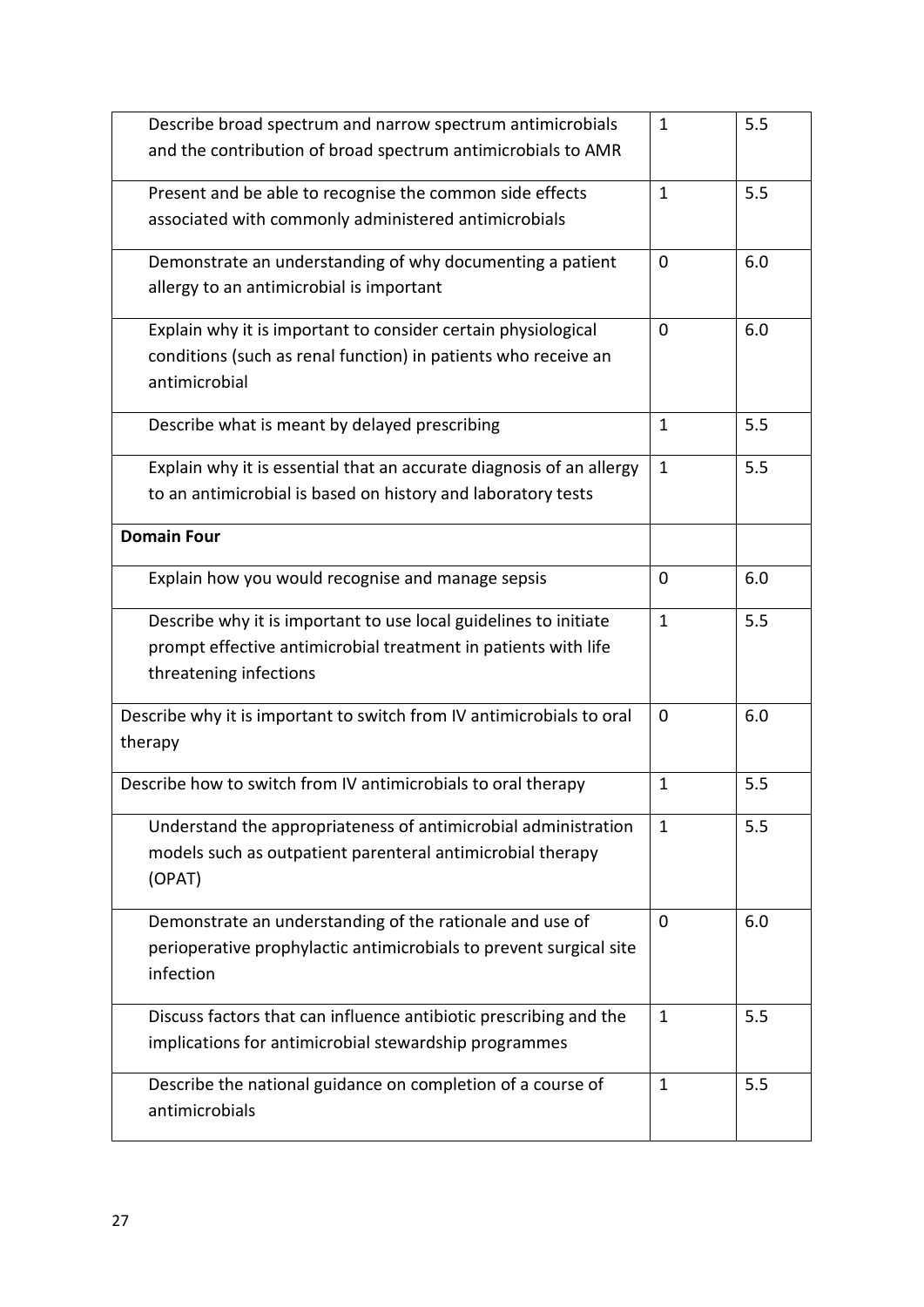| Describe some of the medicines with which antimicrobials can                                       | 1            | 5.5 |
|----------------------------------------------------------------------------------------------------|--------------|-----|
| sometimes interact                                                                                 |              |     |
|                                                                                                    |              |     |
| <b>Domain Five</b>                                                                                 |              |     |
| Support participation of patients/carers, as integral partners                                     | 0            | 6.0 |
| when planning/delivering their care                                                                |              |     |
| Share information with patients/carer in a respectful manner                                       | 0            | 6.0 |
| and in such a way that is understandable, encourages discussion,                                   |              |     |
| and enhances participation in decision-making                                                      |              |     |
| Ensure that appropriate education and support is provided by                                       | $\mathbf{1}$ | 5.5 |
| learners to patients/carer, and others involved with their care or                                 |              |     |
| service;                                                                                           |              |     |
| Listen respectfully to the expressed needs of all parties in                                       | $\Omega$     | 6.0 |
| shaping and delivering care or services.                                                           |              |     |
|                                                                                                    |              |     |
| Discuss patient/carer expectations or demands of antimicrobials                                    | 1            | 5.5 |
| and the need to use antibiotics appropriately.                                                     |              |     |
| <b>Domain Six</b>                                                                                  |              |     |
| Demonstrate an understanding of the roles, responsibilities, and                                   | $\mathbf{1}$ | 6.0 |
| competencies of other health professionals involved in                                             |              |     |
| antimicrobial treatment policy decisions                                                           |              |     |
| Explain why it is important that healthcare professionals, involved in                             | 0            | 6.0 |
| the delivery of antimicrobial therapy (including the prescription,                                 |              |     |
| delivery and supply), have a common understanding of                                               |              |     |
| antimicrobial treatment policy decisions, the quantity of                                          |              |     |
| antimicrobial use, and effective patient/client outcomes                                           |              |     |
| Establish collaborative communication principles and actively listen                               | 0            | 6.0 |
| to other professionals and patients/carer involved in the delivery of                              |              |     |
| antimicrobial therapy                                                                              |              |     |
| Communicate effectively to ensure common understanding of care                                     | 0            | 6.0 |
| decisions                                                                                          |              |     |
|                                                                                                    |              |     |
|                                                                                                    | 0            | 6.0 |
| Develop trusting relationships with patients / carer and other<br>health/social care professionals |              |     |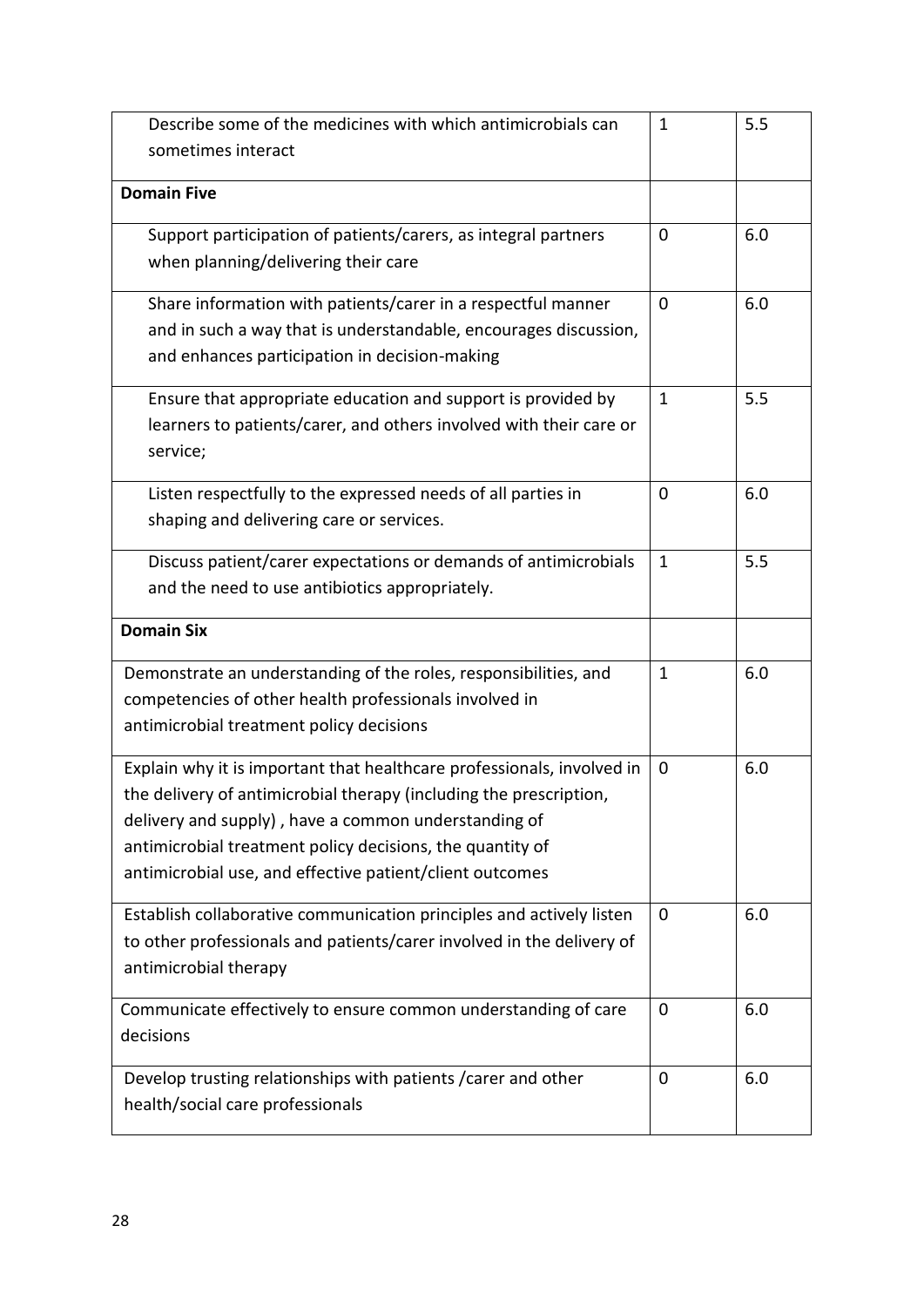| Effectively use information and communication technology to | 5.5 |
|-------------------------------------------------------------|-----|
| improve interprofessional patient -centred care             |     |

\*Green - lack of agreement i.e. IQR more than 1.5 – include in round 2 questionnaire

# **Table 3 – New and amended descriptors**

| <b>New Descriptors</b>                                                                      |
|---------------------------------------------------------------------------------------------|
| Domain One: Infection prevention and control                                                |
| Understanding the role of the environment in optimal infection prevention and control       |
| practices including hand hygiene                                                            |
|                                                                                             |
| Enabling infection prevention and control self-care for patients and family'                |
|                                                                                             |
|                                                                                             |
| <b>Domain Two: Antimicrobials and antimicrobial resistance</b>                              |
| Recognise the importance of adequate specimen collection during relevant stages of          |
| antimicrobial use (i.e. prior/during antibiotic treatment)                                  |
|                                                                                             |
| Describe how to recognize the appropriate response to antimicrobial treatment and the       |
| main signs that demonstrate antimicrobial failures                                          |
|                                                                                             |
|                                                                                             |
| Domain Three: The diagnosis of infection and the use of antimicrobials                      |
| Demonstrate an understanding of the role of the nurse regarding quality and safety of       |
| antibiotic prescriptions                                                                    |
|                                                                                             |
| Demonstrate an awareness of laboratory results (i.e. culture and sensitivity) that demand   |
| prompt intervention)                                                                        |
| Recognize antimicrobials that should be preserved for treatment of specific infections e.g. |
|                                                                                             |
| carbapenemase-producing Enterobacteriaceae (CPE) or colistin -resistant                     |
|                                                                                             |
| Domain Four: Antimicrobial prescribing practice                                             |
| Describe the difference between empiric, targeted and prophylaxis antimicrobial therapy     |
|                                                                                             |
|                                                                                             |
| Domain Five: Person centred care                                                            |
|                                                                                             |
| Recognize patient social-economic restrictions (or other conditions of vulnerability) that  |
| may limit the appropriate course of antimicrobials, and support patients and their families |
| for social protection achievement                                                           |
|                                                                                             |
| Recognize patients and families who require support to complete a course of antimicrobial   |
| therapy                                                                                     |
|                                                                                             |
|                                                                                             |
|                                                                                             |
| <b>Amended Descriptors</b>                                                                  |
| Domain One: Infection prevention and control                                                |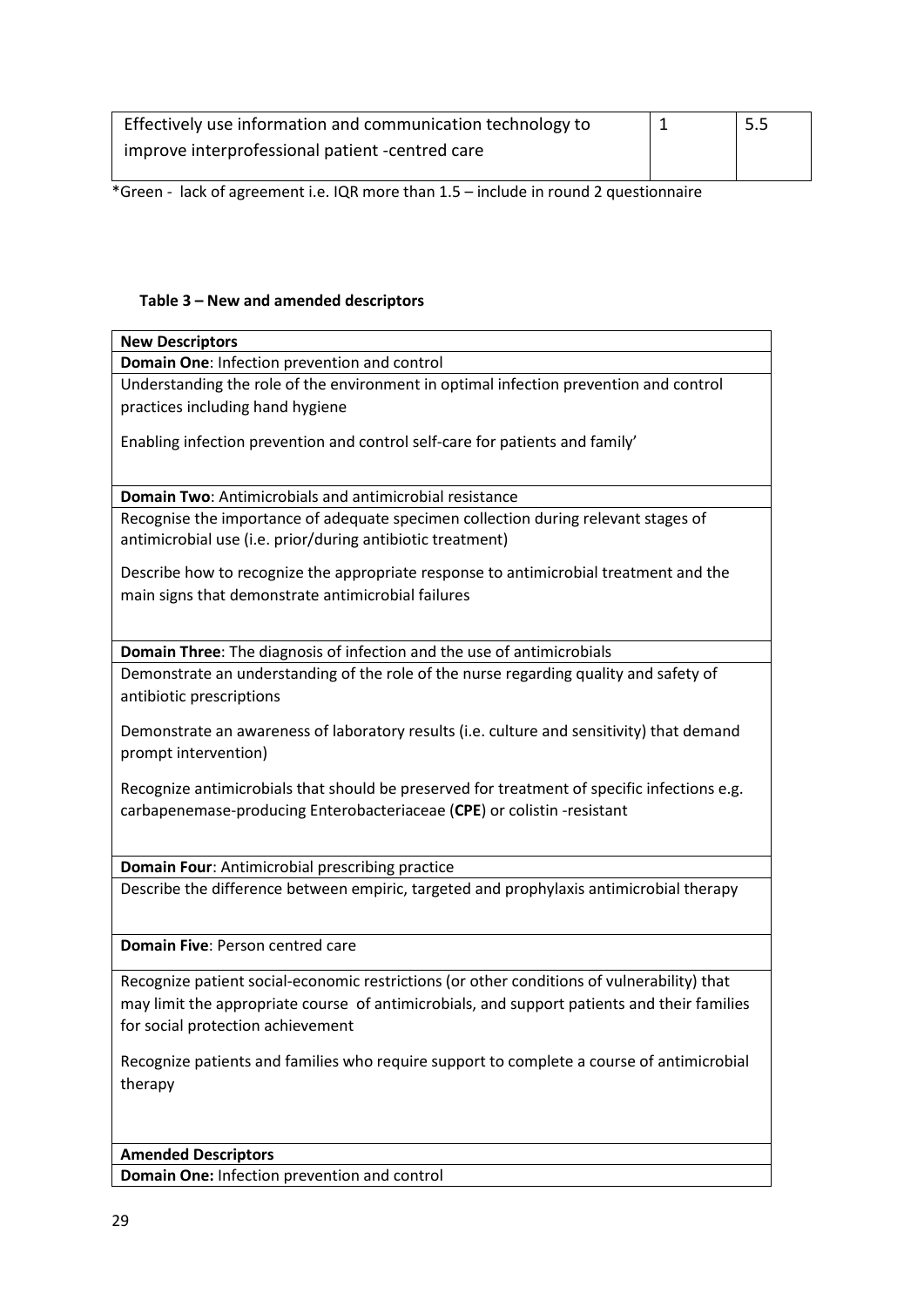Demonstrating knowledge and awareness of international /national strategies on infection prevention and control and antimicrobial resistance such as Global Action Plan for AMR and national recommendations, guidelines, and legal requirements-or equivalent

**Domain Two:** Antimicrobials and antimicrobial resistance

Describe the most common mechanisms that microorganisms use to impair antimicrobial action

Recognise the signs and symptoms of infection

**Domain Four:** Antimicrobial prescribing practice

Explain how you would identify the medicines with which antimicrobials can interact and why this is important

| Table 4 – Round two survey response |  |  |
|-------------------------------------|--|--|
|-------------------------------------|--|--|

| <b>Domain One</b>                                                                                                                                                                                                                                                       | <b>IQR</b>     | Median |
|-------------------------------------------------------------------------------------------------------------------------------------------------------------------------------------------------------------------------------------------------------------------------|----------------|--------|
| Demonstrating knowledge and awareness of international /national<br>strategies on infection prevention and control and antimicrobial<br>resistance such as Global Action Plan for AMR and national<br>recommendations, guidelines, and legal requirements-or equivalent | 0.5            | 5      |
| Understanding the role of the environment in optimal infection<br>prevention and control practices including hand hygiene                                                                                                                                               | $\Omega$       | 6      |
| Enabling infection prevention and control self-care for patients<br>and family                                                                                                                                                                                          | 1              | 5.58   |
| <b>Domain Two</b>                                                                                                                                                                                                                                                       |                |        |
| Recognise the signs and symptoms of infection                                                                                                                                                                                                                           | $\theta$       | 5.83   |
| Describe the most common mechanisms that microorganisms use<br>to impair antimicrobial action                                                                                                                                                                           | 2.0            | 5.17   |
| Recognise the importance of adequate specimen collection<br>during relevant stages of antimicrobial use (i.e. prior/during<br>antibiotic treatment)                                                                                                                     | $\overline{0}$ | 5.92   |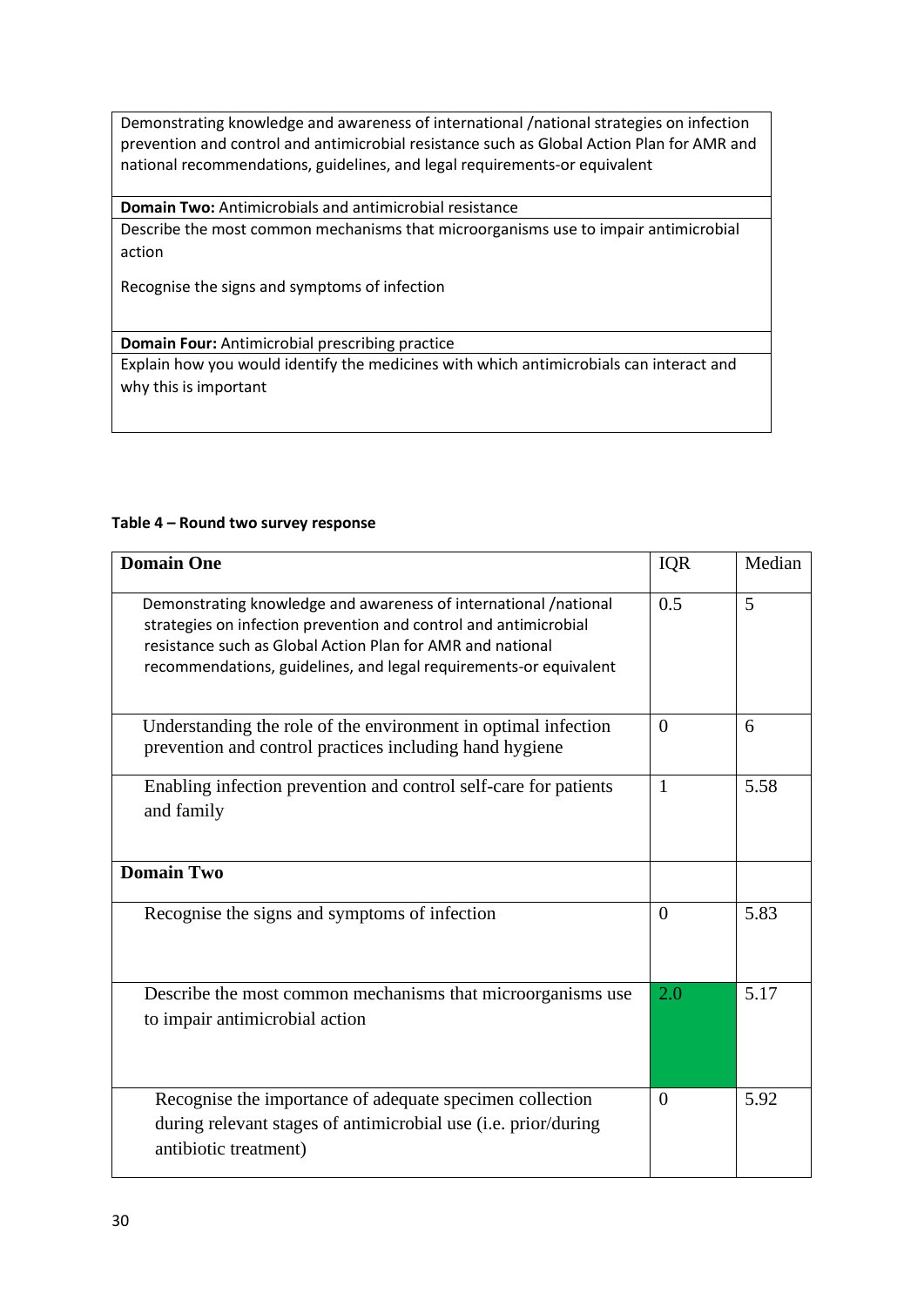| Describe how to recognize the appropriate response to<br>antimicrobial treatment and the main signs that demonstrate<br>antimicrobial failures                                                                                    | $\Omega$ | 5.83 |
|-----------------------------------------------------------------------------------------------------------------------------------------------------------------------------------------------------------------------------------|----------|------|
| <b>Domain Three</b>                                                                                                                                                                                                               |          |      |
| Demonstrate an understanding of the role of the nurse regarding<br>quality and safety of antibiotic prescriptions                                                                                                                 | 1.25     | 5.75 |
| Demonstrate an awareness of laboratory results (i.e. culture and<br>sensitivity) that demand prompt intervention)                                                                                                                 | 0.25     | 5.75 |
| Recognize antimicrobials that should be preserved for treatment<br>of specific infections e.g. carbapenemase-producing<br>Enterobacteriaceae (CPE) or colistin -resistant                                                         | 1.0      | 5.33 |
| <b>Domain Four</b>                                                                                                                                                                                                                |          |      |
| Explain how you would identify the medicines with which<br>antimicrobials can interact and why this is important                                                                                                                  | 1.0      | 5.5  |
| Describe the difference between empiric, targeted and prophylaxis<br>antimicrobial therapy                                                                                                                                        | 1.0      | 5.58 |
| <b>Domain Five</b>                                                                                                                                                                                                                |          |      |
| Recognize patient social-economic restrictions (or other<br>conditions of vulnerability) that may limit the appropriate course<br>of antimicrobials, and support patients and their families for social<br>protection achievement | 1.25     | 5.25 |
| Recognize patients and families who require support to complete a<br>course of antimicrobial therapy                                                                                                                              | 0.25     | 5.67 |